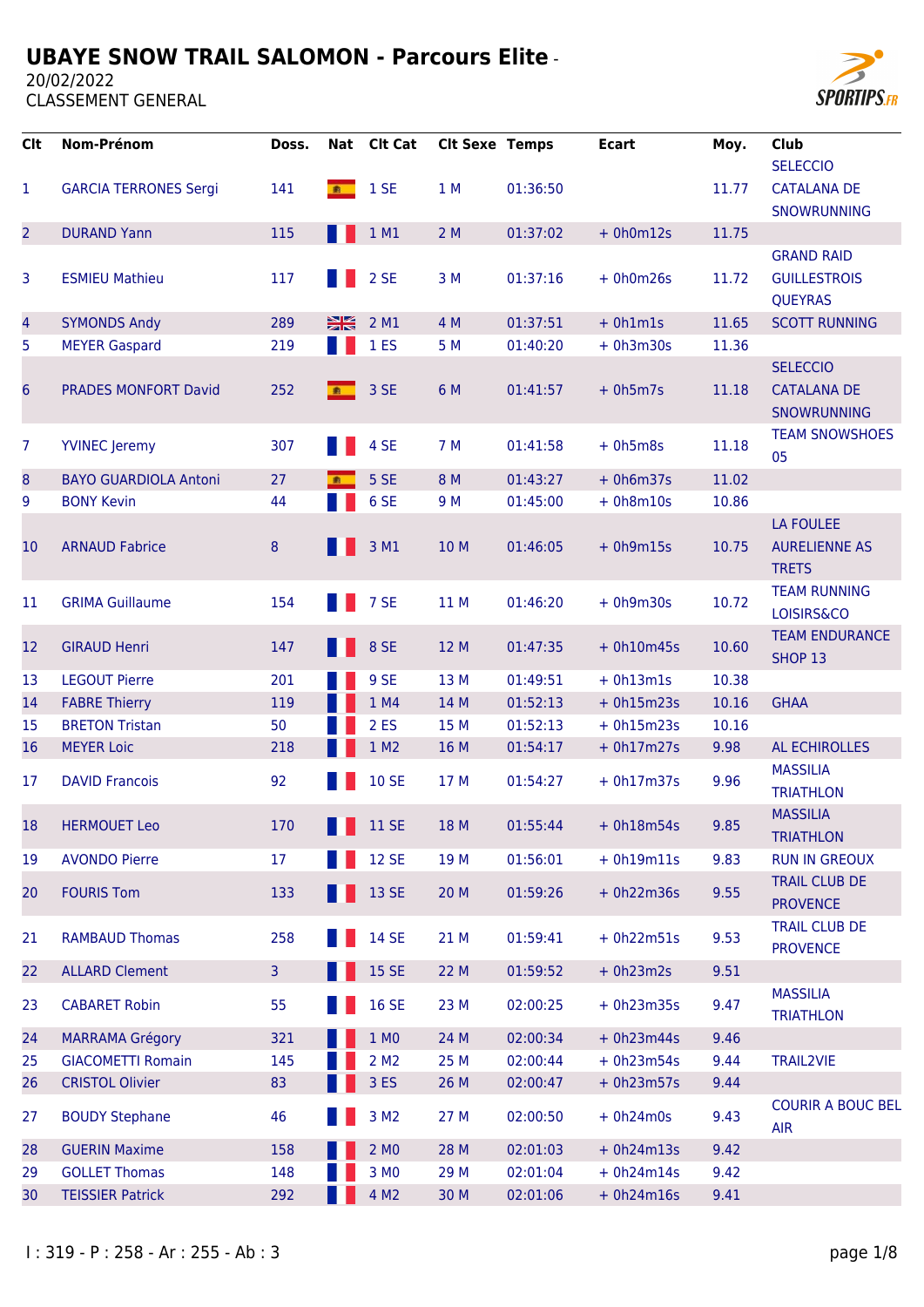20/02/2022



| <b>Clt</b> | Nom-Prénom                    | Doss.          | Nat | <b>Clt Cat</b>     | <b>Clt Sexe Temps</b> |          | <b>Ecart</b> | Moy. | Club<br><b>REFUGE DE LA</b>                                              |
|------------|-------------------------------|----------------|-----|--------------------|-----------------------|----------|--------------|------|--------------------------------------------------------------------------|
| 31         | <b>PENNETIER Noe</b>          | 238            |     | <b>17 SE</b>       | 31 M                  | 02:01:11 | $+ 0h24m21s$ | 9.41 | <b>CROIX DU</b><br><b>BONHOMME</b>                                       |
|            |                               |                |     |                    |                       |          |              |      | <b>SELECCIO</b>                                                          |
| 32         | <b>HERNANDEZ BARBA Mireia</b> | 171            | ■   | 1 M <sub>2</sub>   | 1 F                   | 02:01:41 | $+ 0h24m51s$ | 9.37 | <b>CATALANA DE</b><br>SNOWRUNNING                                        |
| 33         | <b>BARRE Damien</b>           | 24             |     | <b>18 SE</b>       | 32 M                  | 02:03:30 | $+ 0h26m40s$ | 9.23 | <b>LEMON GRASS</b><br><b>TRIATHLON</b>                                   |
| 34         | <b>CROZIER Pierre</b>         | 87             |     | 4 <sub>ES</sub>    | 33 M                  | 02:04:34 | $+ 0h27m44s$ | 9.15 |                                                                          |
| 35         | <b>VINCENEUX Thibault</b>     | 298            |     | <b>19 SE</b>       | 34 M                  | 02:04:57 | $+ 0h28m7s$  | 9.12 |                                                                          |
| 36         | <b>BOURBON Jean Patrick</b>   | 314            |     | 4 MO               | 35 M                  | 02:05:28 | $+ 0h28m38s$ | 9.09 | <b>BETS DE TRAIL</b>                                                     |
| 37         | <b>CAMP</b> Julien            | 59             |     | 5 MO               | 36 M                  | 02:05:33 | $+ 0h28m43s$ | 9.08 | <b>TEAM 2 KIMP</b>                                                       |
| 38         | <b>DELAUNAY Dimitri</b>       | 101            |     | 6 MO               | 37 M                  | 02:06:28 | $+ 0h29m38s$ | 9.01 | <b>EA CHAMBERY</b>                                                       |
| 39         | <b>YORDIKIAN Remy</b>         | 306            |     | <b>20 SE</b>       | 38 M                  | 02:07:00 | $+ 0h30m10s$ | 8.98 |                                                                          |
| 40         | <b>COUDRE Sylvain</b>         | 78             |     | $1$ M3             | 39 M                  | 02:07:08 | $+ 0h30m18s$ | 8.97 |                                                                          |
| 41         | <b>MALEJONOCK Irina</b>       | 208            |     | 2 M <sub>2</sub>   | 2F                    | 02:07:35 | $+ 0h30m45s$ | 8.94 | <b>S/L TRAIL RUNNING</b><br><b>ATHLETIQUE CLUB</b><br><b>SISTERONAIS</b> |
| 42         | <b>MARREAU Julien</b>         | 211            |     | <b>21 SE</b>       | 40 M                  | 02:07:43 | $+ 0h30m53s$ | 8.93 |                                                                          |
| 43         | <b>ROBERT Bruno</b>           | 268            |     | $2$ M <sub>3</sub> | 41 M                  | 02:07:44 | $+ 0h30m54s$ | 8.92 | <b>GAP HAUTES ALPES</b><br>ATHLETISME*                                   |
| 44         | <b>KNIPPING Aurelien</b>      | 185            |     | <b>22 SE</b>       | 42 M                  | 02:07:46 | $+ 0h30m56s$ | 8.92 | <b>KM610</b>                                                             |
| 45         | <b>FAUVEAUX Julien</b>        | 122            |     | 4 M1               | 43 M                  | 02:07:49 | $+ 0h30m59s$ | 8.92 |                                                                          |
| 46         | <b>LE-GRIGNOU Kevin</b>       | 197            |     | 5 M1               | 44 M                  | 02:08:05 | $+ 0h31m15s$ | 8.90 | <b>S/L AIX ATHLE</b><br><b>PROVENCE</b>                                  |
| 47         | <b>BAROGHEL Damien</b>        | 23             |     | 6 M1               | 45 M                  | 02:08:37 | $+ 0h31m47s$ | 8.86 |                                                                          |
| 48         | <b>GUILBERT Amaury</b>        | 160            |     | 23 SE              | 46 M                  | 02:10:09 | $+ 0h33m19s$ | 8.76 |                                                                          |
| 49         | <b>GUERIN Arthur</b>          | 157            |     | 24 SE              | 47 M                  | 02:10:21 | $+ 0h33m31s$ | 8.75 |                                                                          |
| 50         | <b>SUBE Thibault</b>          | 288            |     | 25 SE              | 48 M                  | 02:10:57 | $+ 0h34m7s$  | 8.71 | <b>S/L AIX ATHLE</b><br><b>PROVENCE</b>                                  |
| 51         | <b>DAVIDSON Stephanie</b>     | 93             |     | 1 MO               | 3F                    | 02:11:09 | $+ 0h34m19s$ | 8.69 | <b>TOUT SCHUSS</b>                                                       |
| 52         | <b>KAFTANDJIAN Pierre</b>     | 313            |     | 3 M3               | 49 M                  | 02:11:29 | $+ 0h34m39s$ | 8.67 | <b>TRAIL CLUB DE</b><br><b>PROVENCE</b>                                  |
| 53         | <b>VITUPIER Guillaume</b>     | 299            |     | 5 M <sub>2</sub>   | 50 M                  | 02:11:42 | $+ 0h34m52s$ | 8.66 |                                                                          |
| 54         | <b>CROZIER Adrien</b>         | 86             |     | 26 SE              | 51 M                  | 02:12:07 | $+ 0h35m17s$ | 8.63 |                                                                          |
| 55         | <b>DARAGON Quentin</b>        | 90             |     | 27 SE              | 52 M                  | 02:12:12 | $+ 0h35m22s$ | 8.62 | <b>MARSEILLE TRAIL</b><br><b>CLUB</b>                                    |
| 56         | <b>ALCAINA Michel</b>         | 2 <sup>1</sup> |     | 7 M1               | 53 M                  | 02:12:30 | $+ 0h35m40s$ | 8.60 | <b>RCC</b>                                                               |
| 57         | <b>DELRUE Gregoire</b>        | 103            |     | 4 M3               | 54 M                  | 02:12:46 | $+ 0h35m56s$ | 8.59 | <b>CSP 13</b>                                                            |
| 58         | <b>RATTORAY Hugo</b>          | 261            |     | 7 MO               | 55 M                  | 02:13:00 | $+ 0h36m10s$ | 8.57 | <b>TEAM PAN BAGNAT</b>                                                   |
| 59         | DE LA FUENTE Thomas           | 95             |     | <b>28 SE</b>       | 56 M                  | 02:13:01 | $+ 0h36m11s$ | 8.57 |                                                                          |
| 60         | <b>PRIGENT Arnaud</b>         | 255            |     | 5 M3               | 57 M                  | 02:13:16 | $+ 0h36m26s$ | 8.55 |                                                                          |
| 61         | <b>LE GUEN Valentin</b>       | 193            |     | <b>29 SE</b>       | 58 M                  | 02:14:13 | $+ 0h37m23s$ | 8.49 | <b>TEAM ESEHP</b>                                                        |
| 62         | <b>FOUREST Sebastien</b>      | 132            |     | 6 M <sub>2</sub>   | 59 M                  | 02:14:14 | $+ 0h37m24s$ | 8.49 | <b>TEAM ESEHP</b>                                                        |
| 63         | <b>FERNANDEZ Fabrice</b>      | 127            |     | 7 M <sub>2</sub>   | 60 M                  | 02:14:47 | $+ 0h37m57s$ | 8.46 | <b>TRAIL CLUB DES</b><br><b>AMIS</b>                                     |
| 64         | <b>CAMINADE Pierre</b>        | 58             |     | 8 MO               | 61 M                  | 02:15:00 | $+ 0h38m10s$ | 8.44 | <b>MASSILIA</b><br><b>TRIATHLON</b>                                      |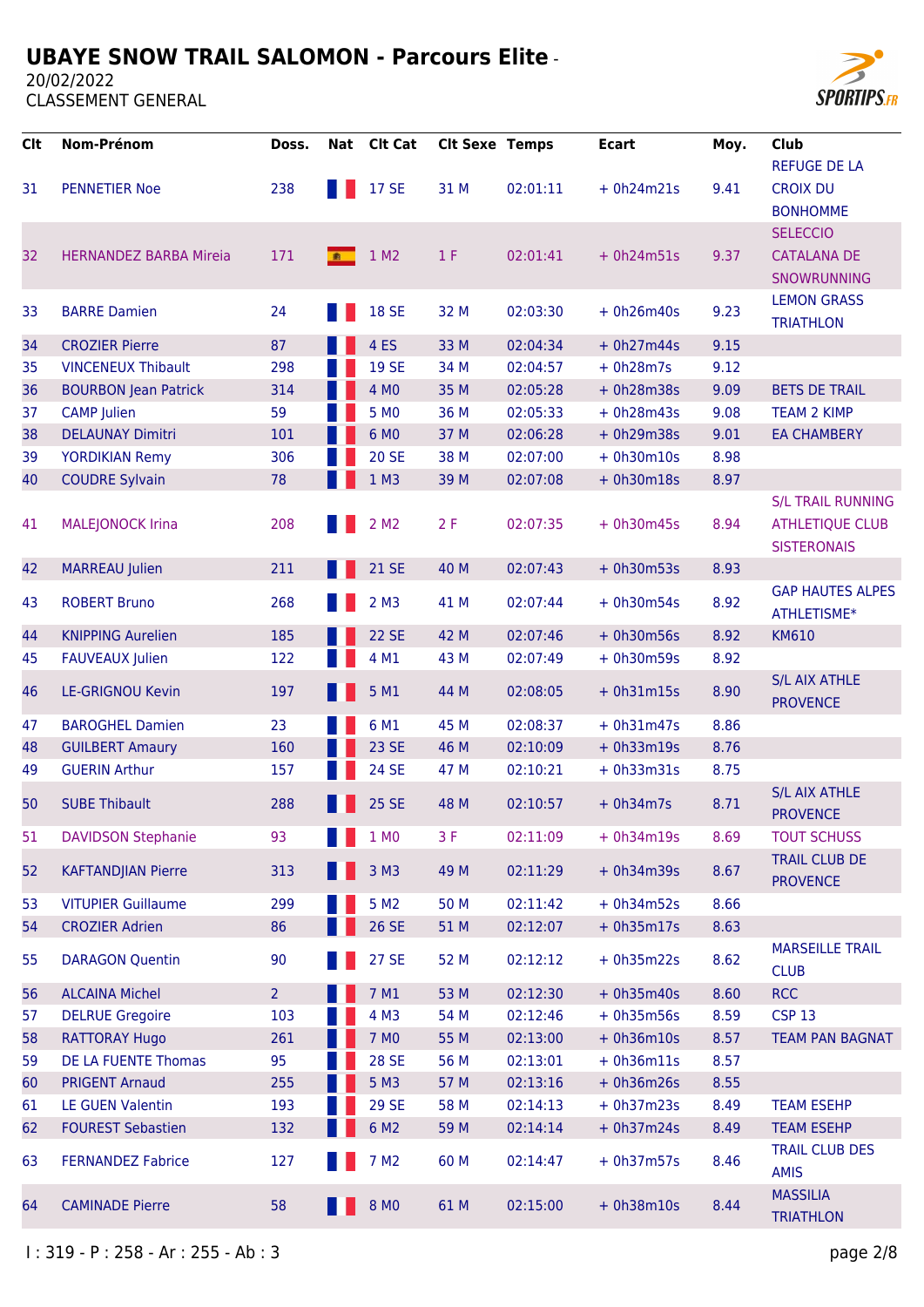

| <b>Clt</b> | Nom-Prénom                   | Doss.           | <b>Nat</b> | <b>Clt Cat</b>    | <b>Clt Sexe Temps</b> |          | <b>Ecart</b> | Moy. | Club                                                                 |
|------------|------------------------------|-----------------|------------|-------------------|-----------------------|----------|--------------|------|----------------------------------------------------------------------|
| 65         | <b>FAURE Alain</b>           | 121             |            | 8 M <sub>2</sub>  | 62 M                  | 02:15:10 | $+ 0h38m20s$ | 8.43 | <b>U SAULT APT</b><br><b>LUBERON VENTOUX</b>                         |
| 66         | <b>GANIVET Jerome</b>        | 138             |            | 9 M <sub>2</sub>  | 63 M                  | 02:15:12 | $+ 0h38m22s$ | 8.43 |                                                                      |
| 67         | <b>MONGE Peggy</b>           | 223             |            | 3 M <sub>2</sub>  | 4 F                   | 02:15:26 | $+ 0h38m36s$ | 8.42 | <b>TOULON SPORTS</b><br><b>NATURE</b>                                |
| 68         | <b>GUILBERT Thibaud</b>      | 161             |            | 30 SE             | 64 M                  | 02:15:29 | $+ 0h38m39s$ | 8.41 |                                                                      |
| 69         | <b>DECOSTA Romain</b>        | 99              |            | 9 M <sub>0</sub>  | 65 M                  | 02:16:18 | $+ 0h39m28s$ | 8.36 | <b>GRIZZLY TRAIL</b>                                                 |
| 70         | <b>CALEYRON Thibault</b>     | 56              |            | 31 SE             | 66 M                  | 02:16:27 | $+ 0h39m37s$ | 8.35 |                                                                      |
| 71         | <b>OLIVEROS Vincent</b>      | 228             |            | 10 M <sub>2</sub> | 67 M                  | 02:16:44 | $+ 0h39m54s$ | 8.34 | <b>MISTRAL</b><br><b>TRIATHLON CLUB</b><br><b>ORANGE</b>             |
| 72         | <b>ASCIAC Bruno</b>          | 9               |            | 6 M3              | 68 M                  | 02:16:47 | $+ 0h39m57s$ | 8.33 | <b>PTNF</b>                                                          |
| 73         | <b>YORDIKIAN Herve</b>       | 304             |            | 7 M3              | 69 M                  | 02:16:51 | $+ 0h40m1s$  | 8.33 |                                                                      |
| 74         | <b>JEANNOT Jean-Philippe</b> | 179             |            | 8 M3              | 70 M                  | 02:17:58 | $+ 0h41m8s$  | 8.26 | <b>S/L AIX ATHLE</b><br><b>PROVENCE</b>                              |
| 75         | <b>AUGIER Olivier</b>        | 13              |            | 10 MO             | 71 M                  | 02:18:19 | $+ 0h41m29s$ | 8.24 |                                                                      |
| 76         | <b>CARTON Domitille</b>      | 64              |            | 1SE               | 5F                    | 02:18:25 | $+ 0h41m35s$ | 8.24 | <b>TRAIL RUNNING</b><br><b>ATHLETIQUE CLUB</b><br><b>SISTERONAIS</b> |
| 77         | <b>CLOUZET Sebastien</b>     | 74              |            | 32 SE             | 72 M                  | 02:18:53 | $+ 0h42m3s$  | 8.21 | <b>TRAIL CLUB DE</b><br><b>PROVENCE</b>                              |
| 78         | <b>DEMARTY David</b>         | 104             |            | 9 M <sub>3</sub>  | 73 M                  | 02:18:54 | $+ 0h42m4s$  | 8.21 | <b>CAVIGAL NICE</b><br><b>SPORTS</b>                                 |
| 79         | <b>TALLON Bastian</b>        | 290             |            | 33 SE             | 74 M                  | 02:19:26 | $+ 0h42m36s$ | 8.18 | <b>BIERE LA SAUVAGE</b>                                              |
| 80         | <b>BERGERON Thomas</b>       | 34              |            | 34 SE             | 75 M                  | 02:19:41 | $+ 0h42m51s$ | 8.16 |                                                                      |
| 81         | <b>KLEIN Charlotte</b>       | 183             |            | 2 MO              | 6 F                   | 02:19:55 | $+ 0h43m5s$  | 8.15 | <b>MARSEILLE TRAIL</b><br><b>CLUB</b>                                |
| 82         | <b>ANSART Jean Francois</b>  | $\overline{7}$  |            | 11 MO             | 76 M                  | 02:19:56 | $+ 0h43m6s$  | 8.15 | <b>MARSEILLE TRAIL</b><br><b>CLUB</b>                                |
| 83         | <b>LAGRAVIERE Arnaud</b>     | 187             |            | 8 M1              | 77 M                  | 02:20:37 | $+ 0h43m47s$ | 8.11 | <b>INTO THE WILD</b>                                                 |
| 84         | <b>BOUZIGUES Mathieu</b>     | 49              |            | 35 SE             | 78 M                  | 02:20:50 | $+ 0h44m0s$  | 8.09 | S/L AIX ATHLE<br><b>PROVENCE</b>                                     |
| 85         | <b>GARRASSIN Stephane</b>    | 142             |            | 10 M3             | 79 M                  | 02:21:24 | $+ 0h44m34s$ | 8.06 |                                                                      |
| 86         | DE LA SOUDIERE Guillaume     | 96              |            | 12 MO             | 80 M                  | 02:21:54 | $+ 0h45m4s$  | 8.03 | <b>MARSEILLE TRAIL</b><br><b>CLUB</b>                                |
| 87         | <b>RANALLI Tiziana</b>       | 259             |            | 3 MO              | 7 F                   | 02:22:08 | $+ 0h45m18s$ | 8.02 |                                                                      |
| 88         | <b>DESPLENTER David</b>      | 107             |            | 13 MO             | 81 M                  | 02:22:25 | $+ 0h45m35s$ | 8.00 |                                                                      |
| 89         | <b>GHEURBI Mehdi</b>         | 144             |            | 36 SE             | 82 M                  | 02:22:41 | $+ 0h45m51s$ | 7.99 |                                                                      |
| 90         | <b>CUNE Dorian</b>           | 89              |            | 37 SE             | 83 M                  | 02:22:47 | $+ 0h45m57s$ | 7.98 |                                                                      |
| 91         | PISANO Christophe            | 247             |            | 14 MO             | 84 M                  | 02:22:54 | $+ 0h46m4s$  | 7.98 |                                                                      |
| 92         | <b>MARTIN Yoann</b>          | 303             |            | 9 M1              | 85 M                  | 02:23:05 | $+ 0h46m15s$ | 7.97 |                                                                      |
| 93         | <b>GUILLEMOT Thomas</b>      | 162             |            | 15 MO             | 86 M                  | 02:23:17 | $+ 0h46m27s$ | 7.96 |                                                                      |
| 94         | <b>MOUESCA Pierre-Jean</b>   | 226             |            | 10 M1             | 87 M                  | 02:23:23 | $+ 0h46m33s$ | 7.95 |                                                                      |
| 95         | <b>PIERRON Olivier</b>       | 243             |            | 11 M1             | 88 M                  | 02:23:35 | $+ 0h46m45s$ | 7.94 | <b>VITROLLES</b><br><b>TRIATHLON</b>                                 |
| 96         | <b>SIVERA Nicolas</b>        | 284             |            | 11 M2             | 89 M                  | 02:23:44 | $+ 0h46m54s$ | 7.93 | <b>HYERES RUNNING</b>                                                |
| 97         | <b>ASSEMAT Alexandre</b>     | 10 <sup>°</sup> |            | 38 SE             | 90 M                  | 02:24:00 | $+ 0h47m10s$ | 7.92 |                                                                      |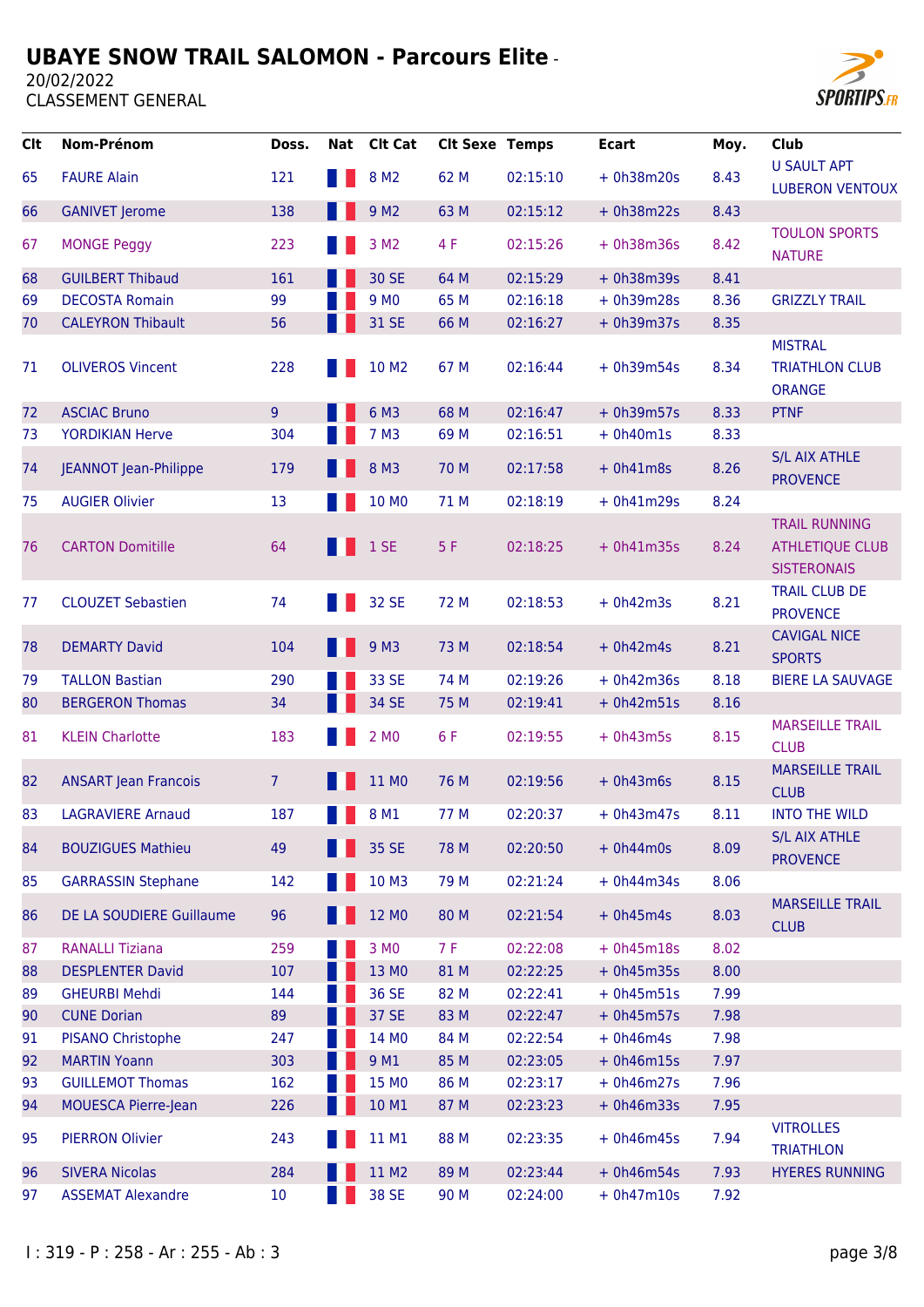

| <b>Clt</b> | Nom-Prénom                | Doss. | Nat | <b>Clt Cat</b>   | <b>Clt Sexe Temps</b> |          | <b>Ecart</b> | Moy. | Club                                      |
|------------|---------------------------|-------|-----|------------------|-----------------------|----------|--------------|------|-------------------------------------------|
| 98         | <b>BELTRANDO Didier</b>   | 30    | H.  | 12 M2            | 91 M                  | 02:25:24 | $+ 0h48m34s$ | 7.84 | <b>TOULON SPORTS</b><br><b>NATURE</b>     |
| 99         | <b>DESMOULINS Olivier</b> | 106   |     | 2 M4             | 92 M                  | 02:25:24 | $+ 0h48m34s$ | 7.84 | <b>TOULON SPORTS</b><br><b>NATURE</b>     |
| 100        | <b>QUILICHINI Eric</b>    | 256   |     | 3 M4             | 93 M                  | 02:26:56 | $+ 0h50m6s$  | 7.76 |                                           |
| 101        | LE PEMP Marie-Victoire    | 195   |     | 2 SE             | 8F                    | 02:27:14 | $+ 0h50m24s$ | 7.74 | <b>S/L AIX ATHLE</b><br><b>PROVENCE</b>   |
| 102        | <b>COUTAZ Pascal</b>      | 81    |     | 11 M3            | 94 M                  | 02:27:24 | $+ 0h50m34s$ | 7.73 | <b>CAP EN LUBERON</b>                     |
| 103        | <b>EL GUENAOUI Tony</b>   | 116   |     | 16 MO            | 95 M                  | 02:27:35 | $+ 0h50m45s$ | 7.72 | <b>TEAM PAN BAGNAT</b>                    |
| 104        | <b>LUPETTI Pierre</b>     | 206   |     | 17 MO            | 96 M                  | 02:28:07 | $+ 0h51m17s$ | 7.70 |                                           |
| 105        | <b>BUCHET Aurele</b>      | 53    |     | 39 SE            | 97 M                  | 02:28:58 | $+ 0h52m8s$  | 7.65 | <b>TEAM ESEHP</b>                         |
| 106        | <b>GRIMARD Amandine</b>   | 155   |     | 3 SE             | 9 F                   | 02:29:14 | $+ 0h52m24s$ | 7.64 | <b>MASSILIA</b><br><b>TRIATHLON</b>       |
| 107        | <b>DRAPERI Florian</b>    | 113   |     | <b>40 SE</b>     | 98 M                  | 02:29:19 | $+ 0h52m29s$ | 7.63 |                                           |
| 108        | <b>DEKERLE Bastien</b>    | 100   |     | 41 SE            | 99 M                  | 02:29:25 | $+ 0h52m35s$ | 7.63 |                                           |
| 109        | <b>GUGLIELMETTI Herve</b> | 159   |     | 12 M3            | 100 M                 | 02:30:06 | $+ 0h53m16s$ | 7.59 | <b>TEAM TOM</b>                           |
| 110        | <b>LEAUTIER Pierre</b>    | 198   |     | 1 M <sub>5</sub> | 101 M                 | 02:30:10 | $+ 0h53m20s$ | 7.59 | <b>TOULON SPORTS</b><br><b>NATURE</b>     |
| 111        | <b>GOUPIL Alice</b>       | 149   |     | 4 SE             | 10F                   | 02:30:51 | $+ 0h54m1s$  | 7.56 |                                           |
| 112        | <b>BURNEL Christophe</b>  | 54    |     | 13 M2            | 102 M                 | 02:31:03 | $+ 0h54m13s$ | 7.55 | <b>JOUQUES</b><br><b>GENERATION TRAIL</b> |
| 113        | <b>CROZIER Herve</b>      | 85    |     | 13 M3            | 103 M                 | 02:31:10 | $+ 0h54m20s$ | 7.54 | <b>AS VILLENEUVE</b><br><b>TRIATHLON</b>  |
| 114        | <b>BAUMGARDEN Jerome</b>  | 26    |     | 12 M1            | 104 M                 | 02:31:13 | $+ 0h54m23s$ | 7.54 | <b>MARSEILLE TRAIL</b><br><b>CLUB</b>     |
| 115        | <b>CANU Pascal</b>        | 61    |     | 14 M3            | 105 M                 | 02:31:17 | $+ 0h54m27s$ | 7.54 |                                           |
| 116        | <b>JOFFROY Michel</b>     | 180   |     | 2 M <sub>5</sub> | 106 M                 | 02:31:44 | $+ 0h54m54s$ | 7.51 | <b>SPEEDY CLUB DE</b><br><b>PROVENCE</b>  |
| 117        | <b>PORTE Maylis</b>       | 315   |     | 4 M <sub>2</sub> | 11F                   | 02:33:22 | $+ 0h56m32s$ | 7.43 | <b>BELLES GAMBETTES</b>                   |
| 118        | <b>PISAPIA Hugues</b>     | 248   |     | 14 M2            | 107 M                 | 02:35:02 | $+ 0h58m12s$ | 7.35 |                                           |
| 119        | <b>CHAINTREUIL Didier</b> | 68    |     | 4 M4             | 108 M                 | 02:35:07 | $+ 0h58m17s$ | 7.35 | <b>TOULON SPORTS</b><br><b>NATURE</b>     |
| 120        | <b>POULIQUEN Luc</b>      | 251   |     | 42 SE            | 109 M                 | 02:36:49 | $+ 0h59m59s$ | 7.27 | <b>TRIATH' CLUB</b><br>D'ANDRESY          |
|            |                           |       |     |                  |                       |          |              |      | SCO STE-                                  |
| 121        | <b>LATIL Olivier</b>      | 192   |     | 18 MO            | 110 M                 | 02:38:12 | $+1h1m22s$   | 7.21 | <b>MARGUERITE</b>                         |
| 122        | <b>PAREZYS Dominique</b>  | 235   |     | 15 M3            | 111 M                 | 02:38:26 | $+1h1m36s$   | 7.20 | MARSEILLE*                                |
| 123        | <b>MANIN Lucile</b>       | 209   |     | 4 M <sub>0</sub> | 12 F                  | 02:38:39 | $+1h1m49s$   | 7.19 | <b>MARSEILLE TRAIL</b><br><b>CLUB</b>     |
| 124        | <b>COMBOT Maxime</b>      | 76    |     | 43 SE            | 112 M                 | 02:38:41 | $+ 1h1m51s$  | 7.18 |                                           |
| 125        | <b>LAURENT Anthony</b>    | 310   |     | 44 SE            | 113 M                 | 02:38:57 | $+1h2m7s$    | 7.17 |                                           |
| 126        | <b>PATOURAUX Philippe</b> | 236   |     | 16 M3            | 114 M                 | 02:38:59 | $+1h2m9s$    | 7.17 | <b>MARSEILLE TRAIL</b><br><b>CLUB</b>     |
| 127        | <b>SOUPLET Olivier</b>    | 287   |     | 17 M3            | 115 M                 | 02:39:18 | $+1h2m28s$   | 7.16 | <b>TOULON SPORTS</b><br><b>NATURE</b>     |
| 128        | <b>VASCHALDE Frederic</b> | 294   |     | 19 MO            | 116 M                 | 02:39:22 | $+1h2m32s$   | 7.15 | <b>S/L AIX ATHLE</b><br><b>PROVENCE</b>   |
|            |                           |       |     |                  |                       |          |              |      |                                           |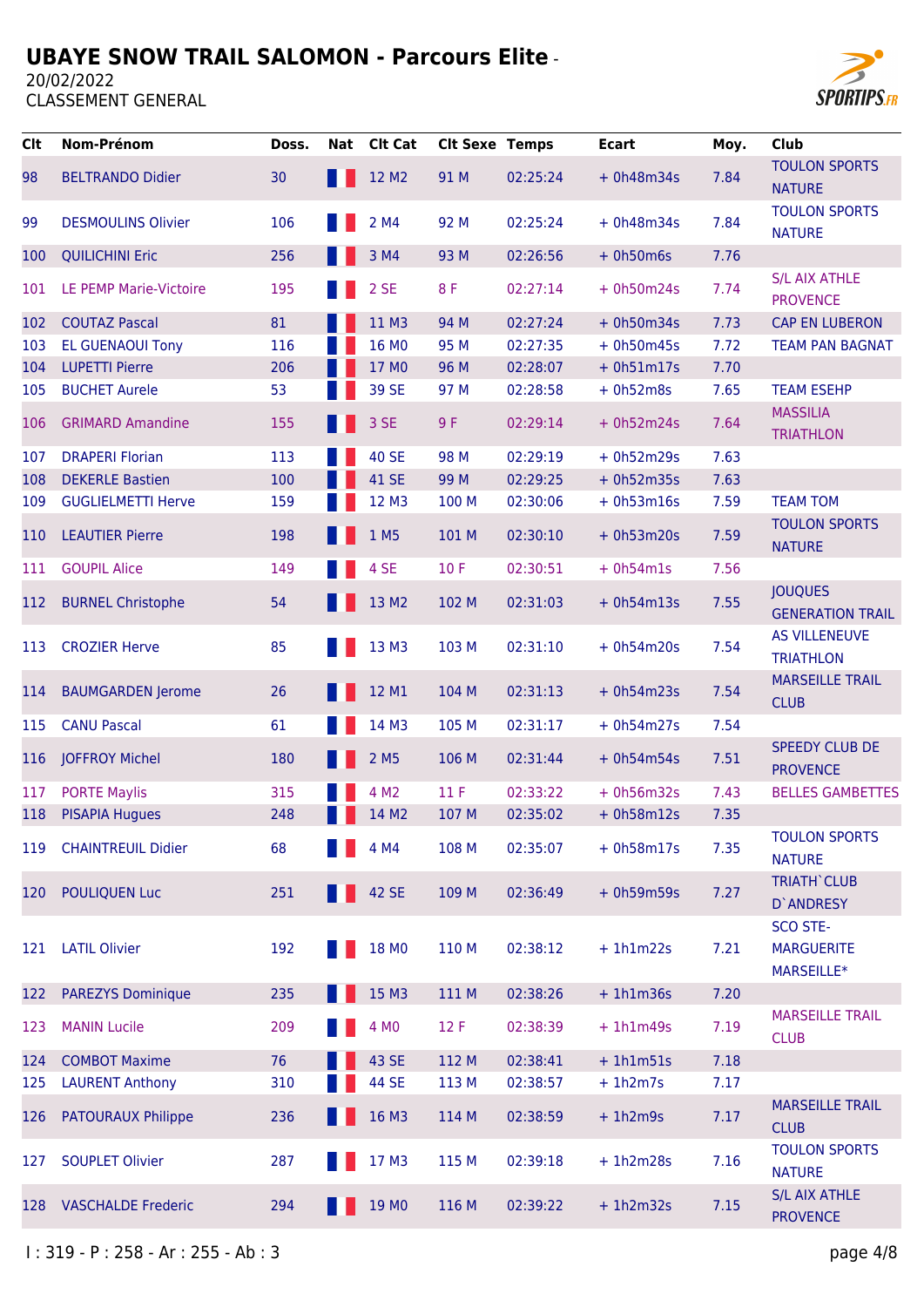20/02/2022



| <b>Clt</b> | Nom-Prénom                    | Doss. | Nat | Clt Cat            | <b>Clt Sexe Temps</b> |          | <b>Ecart</b> | Moy. | Club                                                     |
|------------|-------------------------------|-------|-----|--------------------|-----------------------|----------|--------------|------|----------------------------------------------------------|
| 129        | <b>BRUYERE Florian</b>        | 52    |     | 45 SE              | 117 M                 | 02:39:41 | $+1h2m51s$   | 7.14 | <b>MARSEILLE TRAIL</b><br><b>CLUB</b>                    |
| 130        | <b>ASSORIN DELIGNE Julie</b>  | 11    |     | 1 M1               | 13 F                  | 02:40:53 | $+1h4m3s$    | 7.09 | <b>MISTRAL</b><br><b>TRIATHLON CLUB</b><br><b>ORANGE</b> |
| 131        | <b>RODAT Xavier</b>           | 271   |     | 46 SE              | 118 M                 | 02:40:57 | $+ 1h4m7s$   | 7.08 | <b>LES OUINS-OUINS</b>                                   |
| 132        | <b>MATHIEU Benedicte</b>      | 216   |     | 1 M4               | 14 F                  | 02:41:03 | $+1h4m13s$   | 7.08 | <b>TOULON SPORT</b><br><b>NATURE</b>                     |
| 133        | <b>VOISIN Katell</b>          | 300   |     | 5 M2               | 15F                   | 02:41:15 | $+1h4m25s$   | 7.07 | <b>LES GRIZZLY TRAIL</b>                                 |
| 134        | <b>BLANC Cyril</b>            | 40    |     | 15 M2              | 119 M                 | 02:41:45 | $+1h4m55s$   | 7.05 |                                                          |
| 135        | <b>AMAR Martin</b>            | 4     |     | 20 MO              | 120 M                 | 02:41:52 | $+ 1h5m2s$   | 7.04 |                                                          |
| 136        | <b>SELLIER Clement</b>        | 279   |     | 47 SE              | 121 M                 | 02:42:05 | $+1h5m15s$   | 7.03 |                                                          |
| 137        | <b>BOILLOT Laurent</b>        | 41    |     | 3 M <sub>5</sub>   | 122 M                 | 02:42:20 | $+1h5m30s$   | 7.02 |                                                          |
| 138        | <b>COURAPIED Morgane</b>      | 79    |     | 5 SE               | 16 F                  | 02:42:37 | $+1h5m47s$   | 7.01 |                                                          |
| 139        | <b>CIOCCA Clement</b>         | 73    |     | 21 MO              | 123 M                 | 02:43:33 | $+1h6m43s$   | 6.97 |                                                          |
| 140        | <b>GUYOMARD Florentin</b>     | 163   |     | <b>48 SE</b>       | 124 M                 | 02:44:13 | $+1h7m23s$   | 6.94 |                                                          |
| 141        | <b>DONNANGRICCHIA Laurent</b> | 110   |     | 22 MO              | 125 M                 | 02:44:47 | $+ 1h7m57s$  | 6.92 |                                                          |
| 142        | <b>MOHR Emmanuel</b>          | 222   |     | 18 M3              | 126 M                 | 02:44:53 | $+1h8m3s$    | 6.91 | <b>MP TRAIL 54</b>                                       |
| 143        | <b>AVON Sophie</b>            | 16    |     | 6 SE               | 17F                   | 02:45:10 | $+1h8m20s$   | 6.90 | <b>S/L AIX ATHLE</b><br><b>PROVENCE</b>                  |
| 144        | <b>SALES CARBONELL Carola</b> | 276   |     | 2 M1               | 18 F                  | 02:45:30 | $+1h8m40s$   | 6.89 | <b>MARSEILLE TRAIL</b><br><b>CLUB</b>                    |
| 145        | <b>DASSE Marie Christine</b>  | 91    |     | 2 M4               | 19F                   | 02:46:03 | $+1h9m13s$   | 6.87 | <b>SPEEDY CLUB DE</b><br><b>PROVENCE</b>                 |
| 146        | <b>RUFFENACH Ludovic</b>      | 273   |     | 49 SE              | 127 M                 | 02:46:10 | $+1h9m20s$   | 6.86 |                                                          |
| 147        | <b>BOUYGUE Sylvie</b>         | 48    |     | $1$ M3             | 20F                   | 02:47:09 | $+1h10m19s$  | 6.82 | <b>S/L AIX ATHLE</b><br><b>PROVENCE</b>                  |
| 148        | <b>BENEZET Lionel</b>         | 31    |     | 16 M2              | 128 M                 | 02:47:25 | $+1h10m35s$  | 6.81 | <b>PAYS D AIX TRAIL</b>                                  |
| 149        | <b>AVRIL Yann</b>             | 18    |     | 13 M1              | 129 M                 | 02:48:14 | $+ 1h11m24s$ | 6.78 | <b>TGB</b>                                               |
| 150        | <b>CARTOUX Florent</b>        | 65    |     | <b>50 SE</b>       | 130 M                 | 02:48:16 | $+1h11m26s$  | 6.77 | <b>ISTRES JUDO</b>                                       |
| 151        | <b>PINET Sophie</b>           | 246   |     | 5 M <sub>0</sub>   | 21F                   | 02:48:50 | $+1h12m0s$   | 6.75 |                                                          |
| 152        | <b>PINET Guy</b>              | 245   |     | 1 M6               | 131 M                 | 02:48:50 | $+ 1h12m0s$  | 6.75 |                                                          |
| 153        | <b>CAMBIAIRE Amans</b>        | 57    |     | <b>51 SE</b>       | 132 M                 | 02:49:06 | $+ 1h12m16s$ | 6.74 | <b>MARSEILLE TRAIL</b><br><b>CLUB</b>                    |
| 154        | <b>PINCHON Maxime</b>         | 244   |     | 23 MO              | 133 M                 | 02:49:10 | $+ 1h12m20s$ | 6.74 | <b>NEBIAN C EST</b><br><b>BOULDER</b>                    |
| 155        | <b>ROBIN Nicolas</b>          | 270   |     | 17 M2              | 134 M                 | 02:49:11 | $+ 1h12m21s$ | 6.74 |                                                          |
| 156        | <b>COMITI Jean-Philippe</b>   | 555   |     | 19 M3              | 135 M                 | 02:49:22 | $+ 1h12m32s$ | 6.73 | <b>TEAM BERTAGNE</b>                                     |
| 157        | <b>MONGE Stephane</b>         | 224   |     | 18 M2              | 136 M                 | 02:49:56 | $+1h13m6s$   | 6.71 | <b>TOULON SPORTS</b><br><b>NATURE</b>                    |
| 158        | <b>RUIZ Monica</b>            | 274   |     | 7 SE               | 22 F                  | 02:50:43 | $+ 1h13m53s$ | 6.68 | <b>TRAIL CLUB DE</b><br><b>PROVENCE</b>                  |
| 159        | <b>SAINRAT Carole</b>         | 275   |     | 6 M <sub>2</sub>   | 23 F                  | 02:51:07 | $+ 1h14m17s$ | 6.66 |                                                          |
| 160        | <b>OULLION Stephanie</b>      | 229   |     | $2$ M <sub>3</sub> | 24 F                  | 02:51:34 | $+ 1h14m44s$ | 6.64 | <b>MARSEILLE TRAIL</b><br><b>CLUB</b>                    |
| 161        | <b>FRAICHER Paulloup</b>      | 135   |     | <b>52 SE</b>       | 137 M                 | 02:52:15 | $+ 1h15m25s$ | 6.62 |                                                          |
| 162        | <b>COUTAZ Frederique</b>      | 82    |     | 7 M2               | 25 F                  | 02:52:17 | $+ 1h15m27s$ | 6.62 | <b>CAP EN LUBERON</b>                                    |
| 163        | <b>BERNATI Isabelle</b>       | 318   |     | 3 M3               | 26 F                  | 02:52:21 | $+1h15m31s$  | 6.61 | <b>BELLES GAMBETTES</b>                                  |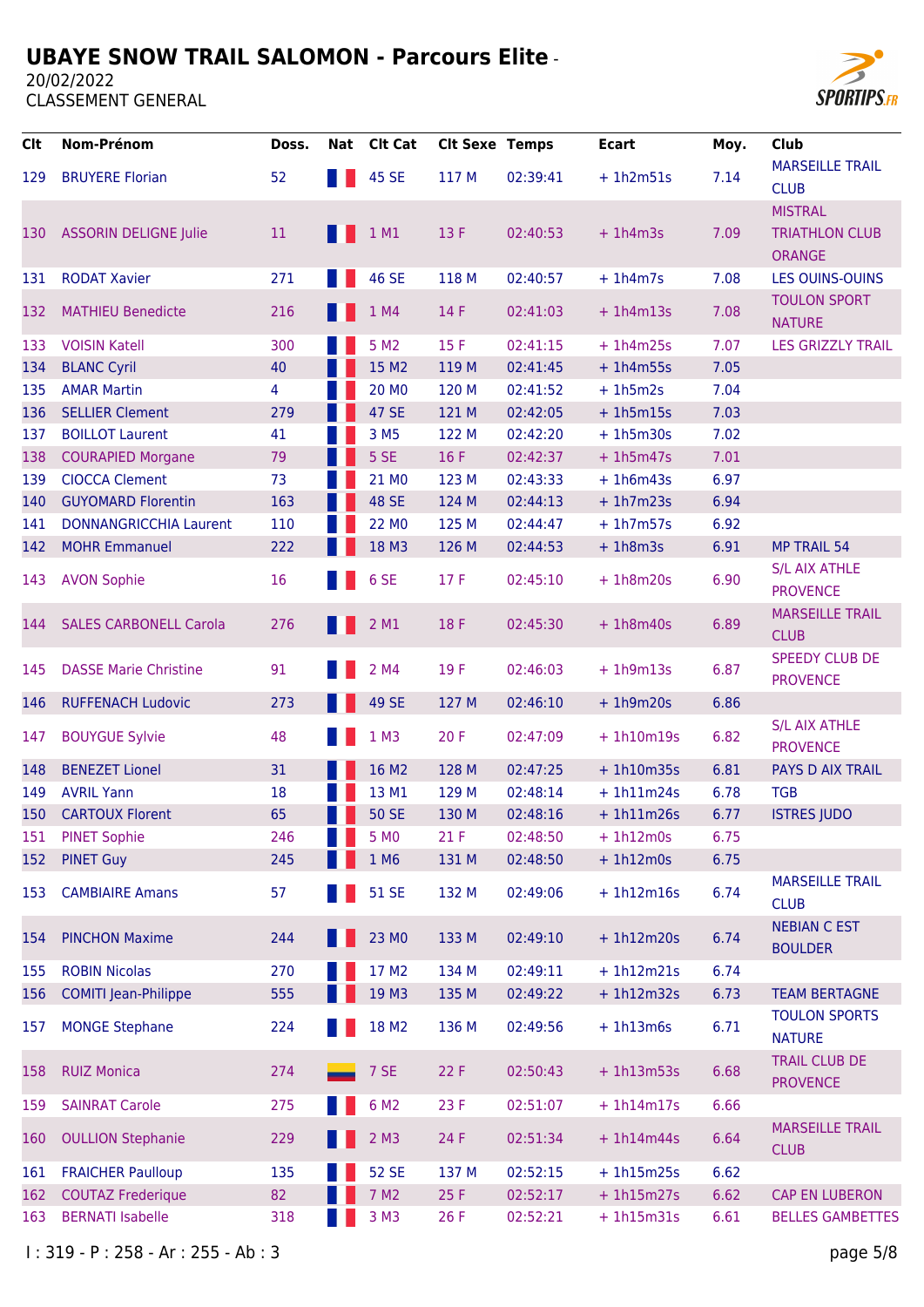

| <b>Clt</b> | Nom-Prénom                 | Doss. | Nat | <b>Clt Cat</b>    | <b>Clt Sexe Temps</b> |          | <b>Ecart</b> | Moy. | <b>Club</b>                                              |
|------------|----------------------------|-------|-----|-------------------|-----------------------|----------|--------------|------|----------------------------------------------------------|
| 164        | <b>BALESTRA Cecile</b>     | 21    | W   | 3 M1              | 27F                   | 02:52:46 | $+1h15m56s$  | 6.60 | <b>OSH</b>                                               |
| 165        | <b>BORREL Nicolas</b>      | 45    |     | 53 SE             | 138 M                 | 02:53:05 | $+1h16m15s$  | 6.59 |                                                          |
| 166        | <b>BERENGER Guillaume</b>  | 32    |     | <b>54 SE</b>      | 139 M                 | 02:53:12 | $+1h16m22s$  | 6.58 | <b>TRAIL CLUB DES</b><br><b>FOUS</b>                     |
| 167        | <b>PONTIER Bertille</b>    | 250   |     | 8 SE              | 28 F                  | 02:53:15 | $+ 1h16m25s$ | 6.58 |                                                          |
| 168        | <b>DECODTS Franck</b>      | 98    |     | 24 M <sub>0</sub> | 140 M                 | 02:54:28 | $+ 1h17m38s$ | 6.53 | <b>S/L AIX ATHLE</b><br><b>PROVENCE</b>                  |
| 169        | <b>FENIES Franck</b>       | 126   |     | 19 M <sub>2</sub> | 141 M                 | 02:54:38 | $+ 1h17m48s$ | 6.53 |                                                          |
| 170        | <b>RANCE Andre</b>         | 260   |     | 20 M3             | 142 M                 | 02:55:03 | $+ 1h18m13s$ | 6.51 | <b>PAYS D AIX TRAIL</b>                                  |
| 171        | <b>FERNANDEZ Renee</b>     | 128   |     | 8 M <sub>2</sub>  | 29 F                  | 02:55:30 | $+ 1h18m40s$ | 6.50 | <b>TRAIL CLUB DES</b><br><b>AMIS</b>                     |
| 172        | <b>FAVAND Laurence</b>     | 316   |     | 9 M <sub>2</sub>  | 30 F                  | 02:55:31 | $+ 1h18m41s$ | 6.50 | <b>BELLES GAMBETTES</b>                                  |
| 173        | <b>TURLAN Sabine</b>       | 293   |     | 4 M3              | 31 F                  | 02:56:08 | $+1h19m18s$  | 6.47 | LA FOULEE DE<br><b>GREASQUE</b>                          |
| 174        | <b>CAPRICE Maud</b>        | 62    |     | 9 SE              | 32 F                  | 02:56:17 | $+ 1h19m27s$ | 6.47 |                                                          |
| 175        | <b>COTTEREAU Constance</b> | 77    |     | 1 <sub>ES</sub>   | 33 F                  | 02:56:41 | $+ 1h19m51s$ | 6.45 | <b>KM610</b>                                             |
| 176        | <b>RICHAUD Annaig</b>      | 317   |     | 10 M2             | 34 F                  | 02:57:25 | $+ 1h20m35s$ | 6.43 | <b>BELLES GAMBETTES</b>                                  |
| 177        | <b>ESTIENNE Sebastien</b>  | 118   |     | 55 SE             | 143 M                 | 02:57:28 | $+ 1h20m38s$ | 6.42 |                                                          |
| 178        | <b>SARGE Gilles</b>        | 277   |     | 20 M <sub>2</sub> | 144 M                 | 02:58:28 | $+1h21m38s$  | 6.39 |                                                          |
| 179        | <b>MOREAU Mathieu</b>      | 225   | ۰   | 14 M1             | 145 M                 | 02:58:47 | $+ 1h21m57s$ | 6.38 |                                                          |
| 180        | <b>BINET Jeremy</b>        | 36    |     | 25 MO             | 146 M                 | 03:01:04 | $+ 1h24m14s$ | 6.30 | <b>INTO THE WILD</b>                                     |
| 181        | <b>HEBBINCKUYS Eric</b>    | 165   |     | 4 M5              | 147 M                 | 03:01:38 | $+ 1h24m48s$ | 6.28 | <b>TEAM PAILLASSOUS</b>                                  |
| 182        | <b>FELD Damien</b>         | 124   |     | 15 M1             | 148 M                 | 03:01:58 | $+1h25m8s$   | 6.26 | <b>LES OUINS-OUINS</b>                                   |
| 183        | <b>REDON Adrien</b>        | 262   |     | <b>56 SE</b>      | 149 M                 | 03:02:07 | $+ 1h25m17s$ | 6.26 |                                                          |
| 184        | <b>JOUINOT Frederic</b>    | 181   |     | 21 M2             | 150 M                 | 03:02:58 | $+1h26m8s$   | 6.23 | <b>CLUB DES NAGEURS</b><br><b>DE PARIS</b>               |
| 185        | <b>ROUX Quentin</b>        | 272   |     | <b>57 SE</b>      | 151 M                 | 03:03:12 | $+1h26m22s$  | 6.22 | <b>MISTRAL</b><br><b>TRIATHLON CLUB</b><br><b>ORANGE</b> |
| 186        | <b>ANDRE Florian</b>       | 6     |     | <b>58 SE</b>      | 152 M                 | 03:04:14 | $+1h27m24s$  | 6.19 |                                                          |
| 187        | <b>PRALLET Martin</b>      | 253   |     | <b>59 SE</b>      | 153 M                 | 03:05:05 | $+ 1h28m15s$ | 6.16 |                                                          |
| 188        | <b>AMOUR Mathilde</b>      | 5     |     | <b>10 SE</b>      | 35 F                  | 03:05:27 | $+ 1h28m37s$ | 6.15 | <b>S/L AIX ATHLE</b><br><b>PROVENCE</b>                  |
| 189        | <b>SIWEK Thibaut</b>       | 285   |     | 16 M1             | 154 M                 | 03:05:36 | $+ 1h28m46s$ | 6.14 |                                                          |
| 190        | <b>LELOUP Simon</b>        | 202   |     | 60 SE             | 155 M                 | 03:06:01 | $+ 1h29m11s$ | 6.13 | <b>CA PUGET</b>                                          |
| 191        | <b>GUEMRI Karim</b>        | 156   |     | 61 SE             | 156 M                 | 03:07:15 | $+1h30m25s$  | 6.09 |                                                          |
| 192        | <b>PADOAN Rachel</b>       | 231   |     | 5 M3              | 36 F                  | 03:08:46 | $+ 1h31m56s$ | 6.04 |                                                          |
| 193        | <b>GIORGIO Francois</b>    | 146   |     | 5 M4              | 157 M                 | 03:10:05 | $+ 1h33m15s$ | 6.00 | <b>KM610</b>                                             |
| 194        | <b>HENRI Alexandra</b>     | 168   |     | 4 M1              | 37 F                  | 03:10:58 | $+ 1h34m8s$  | 5.97 |                                                          |
| 195        | <b>CROSNIER Stephane</b>   | 84    |     | 2 M <sub>6</sub>  | 158 M                 | 03:11:17 | $+ 1h34m27s$ | 5.96 |                                                          |
| 196        | <b>SIVERA Delphine</b>     | 283   |     | 11 M2             | 38 F                  | 03:11:17 | $+ 1h34m27s$ | 5.96 | <b>HYERES RUNNING</b>                                    |
| 197        | <b>JAUMARD Valerie</b>     | 177   |     | 6 M3              | 39F                   | 03:11:29 | $+ 1h34m39s$ | 5.95 | <b>TRAIL CLUB</b><br><b>OLLIOULES</b>                    |
| 198        | <b>GRANJON Dominique</b>   | 152   |     | 6 M4              | 159 M                 | 03:11:33 | $+ 1h34m43s$ | 5.95 | <b>OMNISPORT</b><br><b>HYEROIS</b><br><b>ATHLETISME</b>  |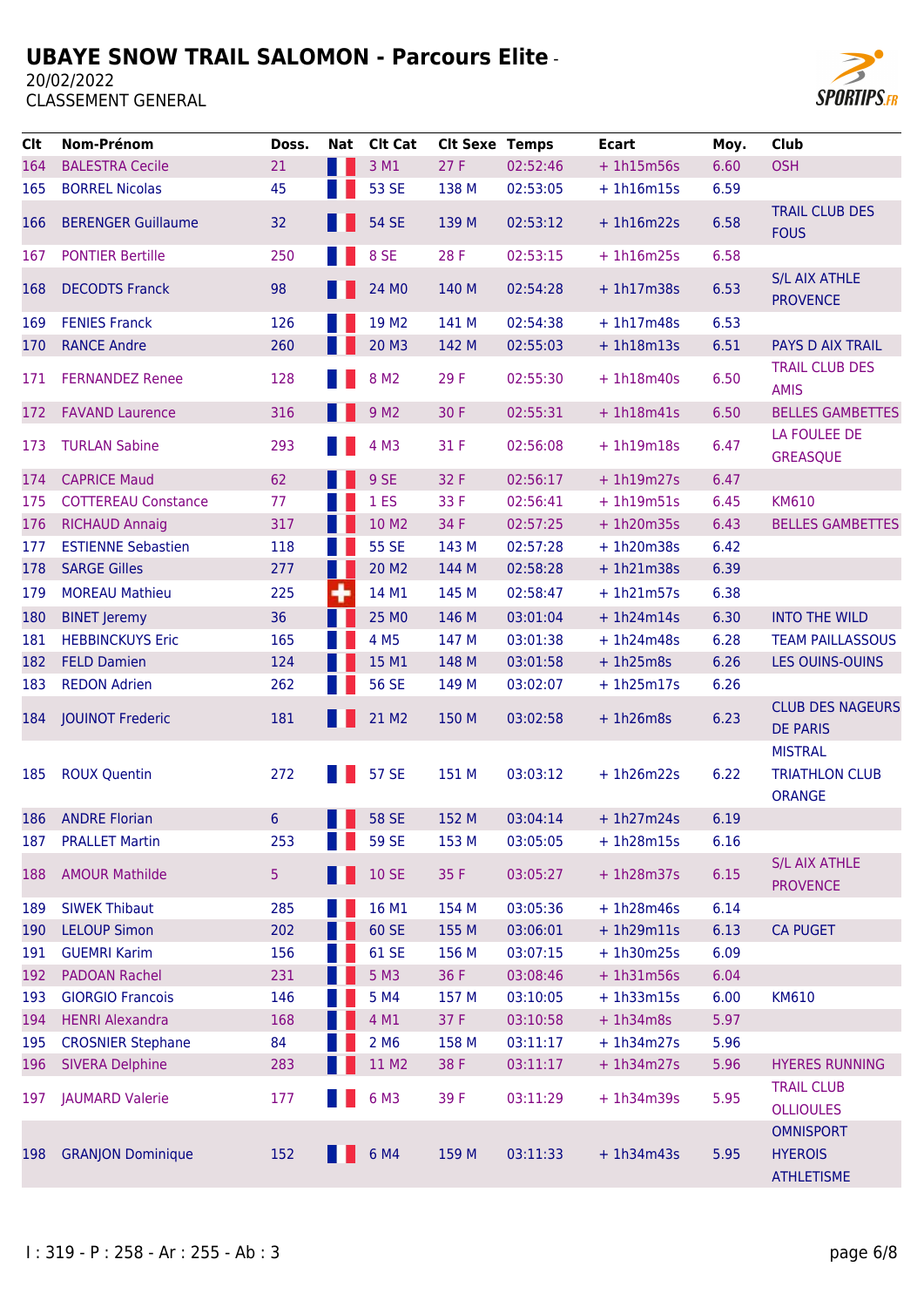20/02/2022



| Clt | Nom-Prénom                       | Doss. |              | Nat Clt Cat      | <b>CIt Sexe Temps</b> |          | <b>Ecart</b> | Moy. | <b>Club</b>                                              |
|-----|----------------------------------|-------|--------------|------------------|-----------------------|----------|--------------|------|----------------------------------------------------------|
|     |                                  |       |              |                  |                       |          |              |      | <b>OMNISPORT</b>                                         |
| 199 | <b>PALAGI Nathalie</b>           | 233   |              | 5 M1             | 40 F                  | 03:11:33 | $+1h34m43s$  | 5.95 | <b>HYEROIS</b>                                           |
|     |                                  |       |              |                  |                       |          |              |      | <b>ATHLETISME</b>                                        |
| 200 | <b>PERRET Cyril</b>              | 239   |              | 22 M2            | 160 M                 | 03:11:41 | $+1h34m51s$  | 5.95 |                                                          |
| 201 | <b>RIVE Arnaud</b>               | 267   |              | 26 MO            | 161 M                 | 03:12:03 | $+ 1h35m13s$ | 5.94 |                                                          |
| 202 | <b>MUEHLBERGER Isabell</b>       | 175   |              | <b>11 SE</b>     | 41 F                  | 03:12:04 | $+ 1h35m14s$ | 5.94 | <b>PUXA POR TI</b>                                       |
| 203 | <b>GEORGES Margot</b>            | 143   |              | <b>12 SE</b>     | 42 F                  | 03:12:25 | $+ 1h35m35s$ | 5.92 | <b>AVOC</b>                                              |
| 204 | <b>LARDILLEUX Juliette</b>       | 191   |              | 13 SE            | 43 F                  | 03:12:26 | $+1h35m36s$  | 5.92 |                                                          |
| 205 | <b>CHARLIER Anne-Sophie</b>      | 70    |              | 12 M2            | 44 F                  | 03:12:27 | $+ 1h35m37s$ | 5.92 | <b>CAPOUPACAP</b>                                        |
| 206 | <b>MIREUR Magali</b>             | 221   |              | 7 M3             | 45 F                  | 03:12:33 | $+ 1h35m43s$ | 5.92 | <b>TEAM PAILLASSOUS</b>                                  |
| 207 | <b>CUISSARD Julien</b>           | 88    |              | 27 MO            | 162 M                 | 03:13:14 | $+ 1h36m24s$ | 5.90 | <b>STADE OLYMPIQUE</b><br>ARLESIEN*                      |
| 208 | <b>POLVERINI Magalie</b>         | 312   |              | 13 M2            | 46 F                  | 03:13:18 | $+1h36m28s$  | 5.90 | <b>AMSL FREJUS</b><br><b>ATHLETISME</b>                  |
| 209 | <b>LE REST Maryse</b>            | 196   |              | 6 MO             | 47 F                  | 03:13:57 | $+ 1h37m7s$  | 5.88 |                                                          |
| 210 | <b>FEMENIA Sebastien</b>         | 125   |              | 23 M2            | 163 M                 | 03:15:11 | $+ 1h38m21s$ | 5.84 |                                                          |
| 211 | <b>SERIGNAC Celine</b>           | 280   |              | 6 M1             | 48 F                  | 03:15:55 | $+ 1h39m5s$  | 5.82 |                                                          |
| 212 | <b>SIEFFERT Franck</b>           | 281   |              | 24 M2            | 164 M                 | 03:16:11 | $+ 1h39m21s$ | 5.81 |                                                          |
| 213 | <b>VAUDREVILLE Pascal</b>        | 295   |              | 21 M3            | 165 M                 | 03:16:17 | $+ 1h39m27s$ | 5.81 |                                                          |
| 214 | <b>KNIPPING Marie Dominique</b>  | 184   |              | 8 M3             | 49 F                  | 03:16:51 | $+1h40m1s$   | 5.79 | <b>KM610</b>                                             |
| 215 | <b>ZUCCA Gratianne</b>           | 308   |              | 7 M <sub>0</sub> | 50F                   | 03:18:03 | $+ 1h41m13s$ | 5.76 | <b>AMSL FREJUS</b><br><b>ATHLETISME</b>                  |
| 216 | <b>FLAVENOT Pierre</b>           | 131   |              | 1 M8             | 166 M                 | 03:18:08 | $+1h41m18s$  | 5.75 | LA FOULEE<br><b>TOURVAINE</b>                            |
| 217 | <b>CANONGE</b> Jerome            | 60    |              | 25 M2            | 167 M                 | 03:18:43 | $+ 1h41m53s$ | 5.74 | <b>PAYS D AIX TRAIL</b>                                  |
| 218 | <b>HERVIEU Laetitia</b>          | 172   |              | 14 M2            | 51 F                  | 03:18:43 | $+ 1h41m53s$ | 5.74 | PAYS D AIX TRAIL                                         |
| 219 | <b>REQUIER Nicolas</b>           | 264   |              | 28 MO            | 168 M                 | 03:20:33 | $+ 1h43m43s$ | 5.68 | <b>OLE</b>                                               |
| 220 | <b>HERLENS Francine</b>          | 169   |              | 9 M3             | 52 F                  | 03:21:50 | $+1h45m0s$   | 5.65 | <b>MISTRAL</b><br><b>TRIATHLON CLUB</b><br><b>ORANGE</b> |
| 221 | <b>GOURBIERE Anne Christelle</b> | 150   | <b>TABLE</b> | 7 M1             | 53 F                  | 03:22:17 | $+1h45m27s$  | 5.64 | <b>GRIZZLY TRAIL</b>                                     |
| 222 | N DIAYE Martine                  | 227   |              | 8 M1             | 54 F                  | 03:22:32 | $+1h45m42s$  | 5.63 | <b>VENTABREN</b><br><b>JOGGING AVENTURE</b>              |
| 223 | <b>TANKOSIC Vincent</b>          | 291   |              | 26 M2            | 169 M                 | 03:22:33 | $+1h45m43s$  | 5.63 | <b>VENTABREN</b><br><b>JOGGING AVENTURE</b>              |
| 224 | <b>AUPHAND Ludovic</b>           | 14    |              | 29 MO            | 170 M                 | 03:22:53 | $+1h46m3s$   | 5.62 |                                                          |
| 225 | <b>VERDIER Nina</b>              | 297   |              | <b>14 SE</b>     | 55 F                  | 03:23:30 | $+ 1h46m40s$ | 5.60 |                                                          |
| 226 | <b>CASANO Caroline</b>           | 66    |              | 9 M1             | 56 F                  | 03:24:15 | $+1h47m25s$  | 5.58 | <b>MARSEILLE TRAIL</b><br><b>CLUB</b>                    |
| 227 | <b>BOIVILLE Laura</b>            | 43    |              | <b>15 SE</b>     | 57 F                  | 03:24:17 | $+1h47m27s$  | 5.58 | <b>CLUB DEFENSE</b><br><b>BALARD ARCUEIL</b>             |
| 228 | <b>BORDES Sibylle</b>            | 322   |              | <b>16 SE</b>     | 58 F                  | 03:24:17 | $+ 1h47m27s$ | 5.58 |                                                          |
| 229 | <b>MASSET Delphine</b>           | 215   |              | 10 M1            | 59F                   | 03:24:57 | $+ 1h48m7s$  | 5.56 | <b>INTO THE WILD</b>                                     |
| 230 | <b>RIOURY Alain</b>              | 309   |              | 5 M <sub>5</sub> | 171 M                 | 03:28:09 | $+ 1h51m19s$ | 5.48 | LE TEIL COURT                                            |
| 231 | <b>MILLET Robert</b>             | 220   |              | 3 M <sub>6</sub> | 172 M                 | 03:31:09 | $+1h54m19s$  | 5.40 |                                                          |
| 232 | <b>MARI Gerard</b>               | 210   |              | 4 M <sub>6</sub> | 173 M                 | 03:33:39 | $+1h56m49s$  | 5.34 | <b>S/L SANARY CAP</b><br><b>GARONNE</b>                  |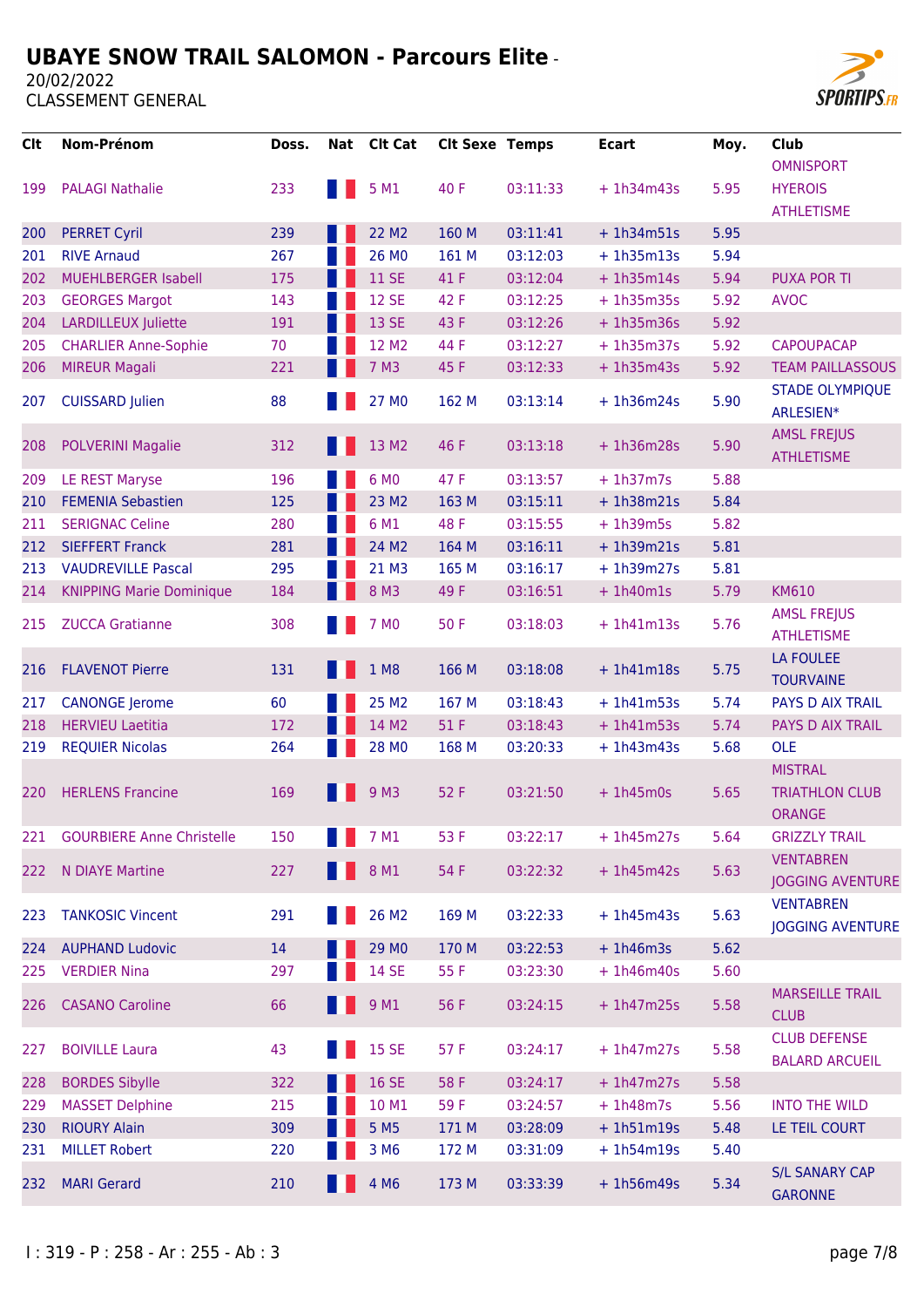

| <b>Clt</b> | Nom-Prénom                   | Doss. | Nat | <b>Clt Cat</b>   | <b>Clt Sexe Temps</b> |          | <b>Ecart</b> | Moy. | Club                                                     |
|------------|------------------------------|-------|-----|------------------|-----------------------|----------|--------------|------|----------------------------------------------------------|
| 233        | <b>BEGHIN Christine</b>      | 29    |     | 3 M4             | 60F                   | 03:33:40 | $+ 1h56m50s$ | 5.34 | <b>S/L SANARY CAP</b><br><b>GARONNE</b>                  |
| 234        | <b>PRAQUIN Romain</b>        | 254   |     | 17 M1            | 174 M                 | 03:35:09 | $+1h58m19s$  | 5.30 |                                                          |
| 235        | <b>GUERRAZZI Isabelle</b>    | 319   |     | 15 M2            | 61 F                  | 03:36:49 | $+ 1h59m59s$ | 5.26 | <b>BELLES GAMBETTES</b>                                  |
| 236        | <b>LEROY Manon</b>           | 320   |     | 11 M1            | 62 F                  | 03:36:49 | $+ 1h59m59s$ | 5.26 | <b>BELLES GAMBETTES</b>                                  |
| 237        | <b>BERGER Bruno</b>          | 33    |     | 6 M <sub>5</sub> | 175 M                 | 03:40:12 | $+ 2h3m22s$  | 5.18 |                                                          |
| 238        | <b>PATTYN Christian</b>      | 311   |     | 7 M <sub>5</sub> | 176 M                 | 03:42:46 | $+ 2h5m56s$  | 5.12 |                                                          |
| 239        | <b>FECHINO PROAL Melodie</b> | 123   |     | <b>17 SE</b>     | 63 F                  | 03:43:05 | $+ 2h6m15s$  | 5.11 |                                                          |
| 240        | <b>GANTEL Sophie</b>         | 139   |     | 10 M3            | 64 F                  | 03:44:29 | $+ 2h7m39s$  | 5.08 | <b>GRIZZLY TRAIL</b>                                     |
| 241        | <b>LOF Sandrine</b>          | 205   |     | 16 M2            | 65F                   | 03:47:32 | $+ 2h10m42s$ | 5.01 | <b>GRIZZLY TRAIL</b>                                     |
| 242        | <b>LAMBERT Denis</b>         | 190   |     | 22 M3            | 177 M                 | 03:47:49 | $+ 2h10m59s$ | 5.00 | <b>MISTRAL</b><br><b>TRIATHLON CLUB</b><br><b>ORANGE</b> |
| 243        | <b>HAUTECOUVERTURE Anna</b>  | 164   |     | <b>18 SE</b>     | 66F                   | 03:47:49 | $+ 2h10m59s$ | 5.00 | <b>MISTRAL</b><br><b>TRIATHLON CLUB</b><br><b>ORANGE</b> |
| 244        | <b>DORANGEON Regine</b>      | 111   |     | 11 M3            | 67 F                  | 03:47:49 | $+ 2h10m59s$ | 5.00 |                                                          |
| 245        | <b>GAIA Alessia</b>          | 137   |     | 17 M2            | 68F                   | 03:50:06 | $+ 2h13m16s$ | 4.95 |                                                          |
| 246        | <b>COLLIN Eva</b>            | 75    |     | <b>19 SE</b>     | 69F                   | 03:50:44 | $+ 2h13m54s$ | 4.94 |                                                          |
| 247        | <b>DOL Thierry</b>           | 109   |     | 23 M3            | 178 M                 | 03:50:52 | $+ 2h14m2s$  | 4.94 | <b>GRIZZLY TRAIL</b>                                     |
| 248        | <b>AVIAS Amelie</b>          | 15    |     | <b>20 SE</b>     | 70 F                  | 03:50:52 | $+ 2h14m2s$  | 4.94 | <b>S/L SANARY CAP</b><br><b>GARONNE</b>                  |
|            |                              |       |     |                  |                       |          |              |      | <b>MISTRAL</b>                                           |
| 249        | <b>CARRIER Valerie</b>       | 63    |     | 12 M3            | 71 F                  | 03:59:04 | $+ 2h22m14s$ | 4.77 | <b>TRIATHLON CLUB</b><br><b>ORANGE</b>                   |
| 250        | <b>YORDIKIAN Aline</b>       | 305   |     | 13 M3            | 72 F                  | 04:06:46 | $+ 2h29m56s$ | 4.62 |                                                          |
| 251        | <b>CIARAMAGLIA Cyrille</b>   | 72    |     | 24 M3            | 179 M                 | 04:13:51 | $+ 2h37m1s$  | 4.49 |                                                          |
| 252        | <b>PIERRON Christine</b>     | 242   |     | 18 M2            | 73 F                  | 04:13:52 | $+ 2h37m2s$  | 4.49 |                                                          |
| 253        | <b>PIERRON Stephane</b>      | 241   |     | 27 M2            | 180 M                 | 04:13:53 | $+ 2h37m3s$  | 4.49 |                                                          |
| 254        | <b>LAMBERT Catherine</b>     | 189   |     | 14 M3            | 74 F                  | 04:19:08 | $+ 2h42m18s$ | 4.40 | <b>MISTRAL</b><br><b>TRIATHLON CLUB</b><br><b>ORANGE</b> |
| 255        | <b>COURTOIS Philippe</b>     | 80    |     | 8 M <sub>5</sub> | 181 M                 | 04:27:12 | $+ 2h50m22s$ | 4.27 | <b>ORRYGEOISE</b>                                        |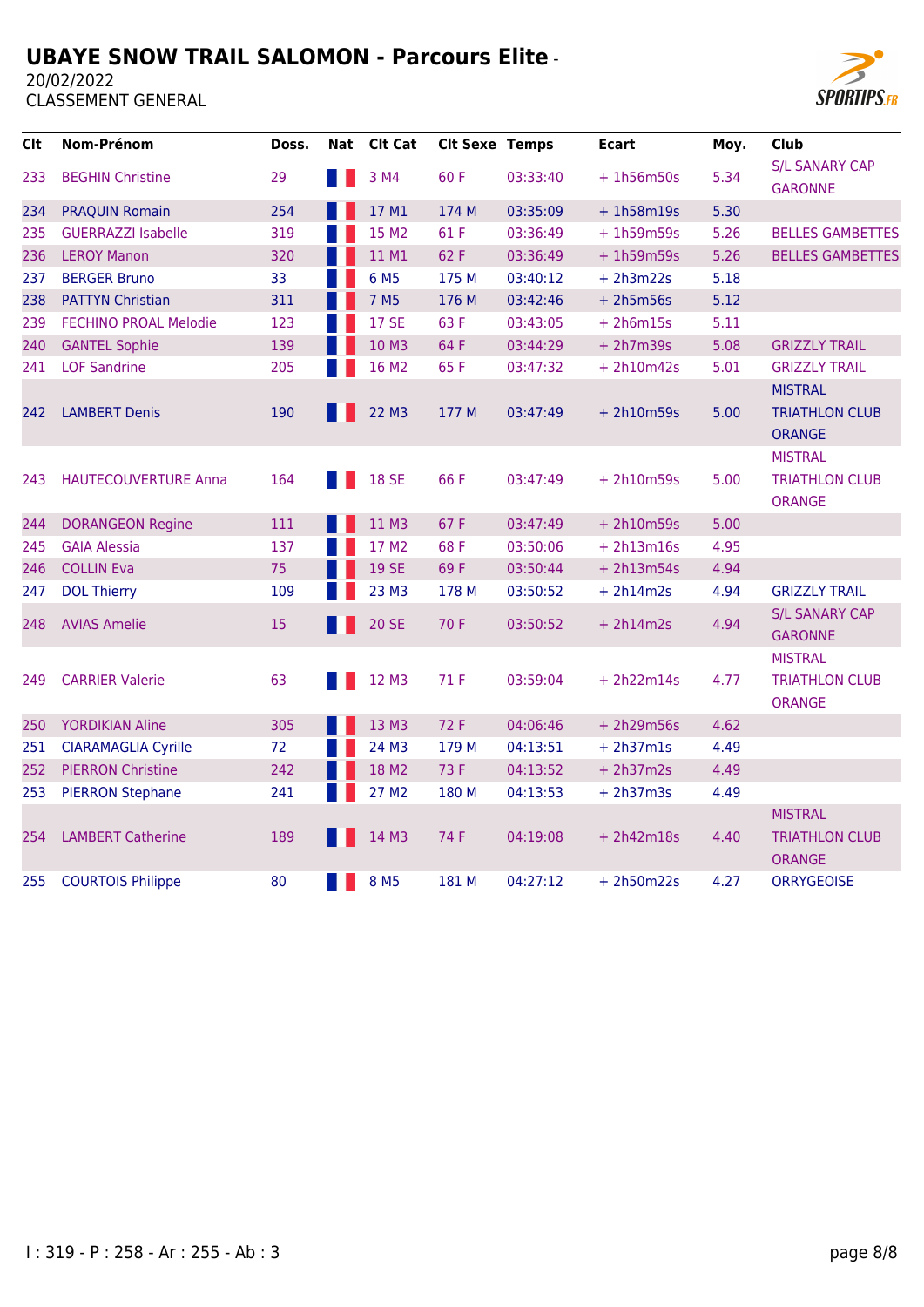

| <b>Clt</b>      | Nom-Prénom                    | Doss. |   | Nat Clt Cat        | <b>Clt Sexe Temps</b> |          | <b>Ecart</b> | Moy.  | Club                             |
|-----------------|-------------------------------|-------|---|--------------------|-----------------------|----------|--------------|-------|----------------------------------|
| 1               | <b>BRISTOT Fabien</b>         | 540   |   | 1SE                | 1 M                   | 00:34:10 |              | 15.80 | AJS LA GARDE                     |
|                 |                               |       |   |                    |                       |          |              |       | <b>SELECCIO</b>                  |
| $\overline{2}$  | <b>TRASERRA PUJOL Marc</b>    | 731   | 新 | 2 SE               | 2M                    | 00:34:24 | $+ 0h0m14s$  | 15.70 | <b>CATALANA DE</b>               |
|                 |                               |       |   |                    |                       |          |              |       | SNOWRUNNING                      |
| 3               | <b>BLIN Alex</b>              | 532   |   | 3 SE               | 3 M                   | 00:37:26 | $+ 0h3m16s$  | 14.43 | <b>S/L GRENOBLE UC</b>           |
|                 |                               |       |   |                    |                       |          |              |       | <b>SELECCIO</b>                  |
| 4               | <b>TODA VERICAT Marc</b>      | 724   | 新 | 1 MO               | 4 M                   | 00:39:24 | $+ 0h5m14s$  | 13.71 | <b>CATALANA DE</b>               |
|                 |                               |       |   |                    |                       |          |              |       | SNOWRUNNING                      |
| 5               | <b>GONZALEZ Guillaume</b>     | 594   |   | 4 SE               | 5 M                   | 00:40:02 | $+ 0h5m52s$  | 13.49 | <b>MASSILIA</b>                  |
|                 |                               |       |   |                    |                       |          |              |       | <b>TRIATHLON</b>                 |
| 6               | <b>BERTIN Nicolas</b>         | 526   |   | 5 SE               | 6 M                   | 00:40:51 | $+ 0h6m41s$  | 13.22 | <b>MARSEILLE TRAIL</b>           |
|                 |                               |       |   |                    |                       |          |              |       | <b>CLUB</b>                      |
| 7               | <b>LUISELLI Mathias</b>       | 641   |   | 6 SE               | 7 M                   | 00:40:55 | $+ 0h6m45s$  | 13.20 | <b>GUIL TRAIL</b>                |
| 8               | <b>LUISELLI Lucas</b>         | 640   |   | 7 SE               | 8 M                   | 00:40:56 | $+ 0h6m46s$  | 13.19 |                                  |
| 9               | <b>MAURIN Ludovic</b>         | 656   |   | 8 SE               | 9 M                   | 00:40:58 | $+ 0h6m48s$  | 13.18 | <b>LES JOGGEURS</b>              |
|                 |                               |       |   |                    |                       |          |              |       | <b>AUBAGNAIS</b>                 |
| 10              | <b>GOUSSEAU Paul</b>          | 599   |   | 9 SE               | 10 M                  | 00:40:59 | $+ 0h6m49s$  | 13.18 |                                  |
|                 |                               |       |   |                    |                       |          |              |       | <b>SELECCIO</b>                  |
| 11              | <b>ANDREU TRIAS Laia</b>      | 508   | 新 | 1 M1               | 1 F                   | 00:41:20 | $+ 0h7m10s$  | 13.06 | <b>CATALANA DE</b>               |
|                 |                               |       |   |                    |                       |          |              |       | SNOWRUNNING                      |
| 12 <sup>2</sup> | <b>COLIN DE VERDIERE Remi</b> | 554   |   | <b>10 SE</b>       | 11 M                  | 00:41:20 | $+ 0h7m10s$  | 13.06 |                                  |
| 13              | <b>REDOULEZ Foucauld</b>      | 692   |   | <b>11 SE</b>       | 12 M                  | 00:41:26 | $+ 0h7m16s$  | 13.03 |                                  |
| 14              | <b>LAE Benoit</b>             | 624   |   | 1 <sub>ES</sub>    | 13 M                  | 00:41:39 | $+ 0h7m29s$  | 12.97 |                                  |
| 15              | <b>MAURIN Thierry</b>         | 657   |   | 1 M3               | 14 M                  | 00:42:17 | $+ 0h8m7s$   | 12.77 | <b>LES JOGGEURS</b>              |
|                 |                               |       |   |                    |                       |          |              |       | <b>AUBAGNAIS</b>                 |
| 16              | <b>BARUFFALDI Alexandre</b>   | 519   |   | 1 M1               | 15 M                  | 00:43:03 | $+ 0h8m53s$  | 12.54 | <b>MASSILIA</b>                  |
|                 |                               |       |   |                    |                       |          |              |       | <b>TRIATHLON</b>                 |
| 17              | DE COURREGES Jean             | 94    |   | <b>12 SE</b>       | 16 M                  | 00:43:07 | $+ 0h8m57s$  | 12.52 |                                  |
| 18              | <b>CHEREAU Franck</b>         | 552   |   | $2$ M <sub>3</sub> | 17 M                  | 00:44:20 | $+ 0h10m10s$ | 12.18 | <b>SORGUES ATHLE 84</b>          |
| 19              | <b>GRINCOURT Vianney</b>      | 603   |   | <b>13 SE</b>       | 18 M                  | 00:44:20 | $+ 0h10m10s$ | 12.18 |                                  |
| 20              | <b>BLANC Frederic</b>         | 530   |   | 3 M3               | 19 M                  | 00:44:36 | $+ 0h10m26s$ | 12.11 | <b>S/L AIX ATHLE</b>             |
|                 |                               |       |   |                    |                       |          |              |       | <b>PROVENCE</b>                  |
| 21              | <b>AYASSE Stephane</b>        | 512   |   | 2 M1               | 20 M                  | 00:44:46 | $+ 0h10m36s$ | 12.06 | LA PERCE ROCHE                   |
| 22              | <b>MATHIS Jean Claude</b>     | 654   |   | 1 M4               | 21 M                  | 00:44:53 | $+ 0h10m43s$ | 12.03 |                                  |
| 23              | <b>GRINCOURT Jean</b>         | 602   |   | <b>14 SE</b>       | 22 M                  | 00:45:07 | $+ 0h10m57s$ | 11.97 |                                  |
| 24              | <b>HULLAR Florian</b>         | 612   |   | 2ES                | 23 M                  | 00:45:33 | $+ 0h11m23s$ | 11.86 |                                  |
| 25              | <b>DRACOS Nicolas</b>         | 576   |   | <b>15 SE</b>       | 24 M                  | 00:45:53 | $+ 0h11m43s$ | 11.77 |                                  |
| 26              | <b>COURCELLE Karen</b>        | 556   |   | 1 M2               | 2F                    | 00:46:03 | $+ 0h11m53s$ | 11.73 | <b>TEAM ALTORE /</b>             |
|                 |                               |       |   |                    |                       |          |              |       | <b>INTERSPORT GAP</b>            |
| 27              | <b>TAILLANDIER Stephan</b>    | 720   |   | 2 MO               | 25 M                  | 00:46:03 | $+ 0h11m53s$ | 11.73 | <b>VA PRALOUP</b>                |
| 28              | <b>ANTHOUARD Brice</b>        | 509   |   | 3 MO               | 26 M                  | 00:46:25 | $+ 0h12m15s$ | 11.63 |                                  |
| 29              | <b>LACANAL Mathieu</b>        | 623   |   | 4 MO               | 27 M                  | 00:46:51 | $+ 0h12m41s$ | 11.53 |                                  |
| 30              | <b>ANTOINE Francois</b>       | 510   |   | 3 M1               | 28 M                  | 00:47:04 | $+ 0h12m54s$ | 11.47 | <b>MASSILIA</b>                  |
|                 | <b>ROUX Simon</b>             | 706   |   | 5 MO               | 29 M                  | 00:47:12 | $+ 0h13m2s$  | 11.44 | <b>TRIATHLON</b><br><b>TRACS</b> |
| 31              | <b>LAUTIER Thibault</b>       | 630   |   | <b>16 SE</b>       | 30 M                  | 00:47:27 | $+ 0h13m17s$ |       |                                  |
| 32<br>33        | <b>LAUGIER Frederic</b>       |       |   | 4 M3               |                       | 00:47:32 | $+ 0h13m22s$ | 11.38 | <b>DRAGUIGNAN UC</b>             |
|                 |                               | 629   |   |                    | 31 M                  |          |              | 11.36 |                                  |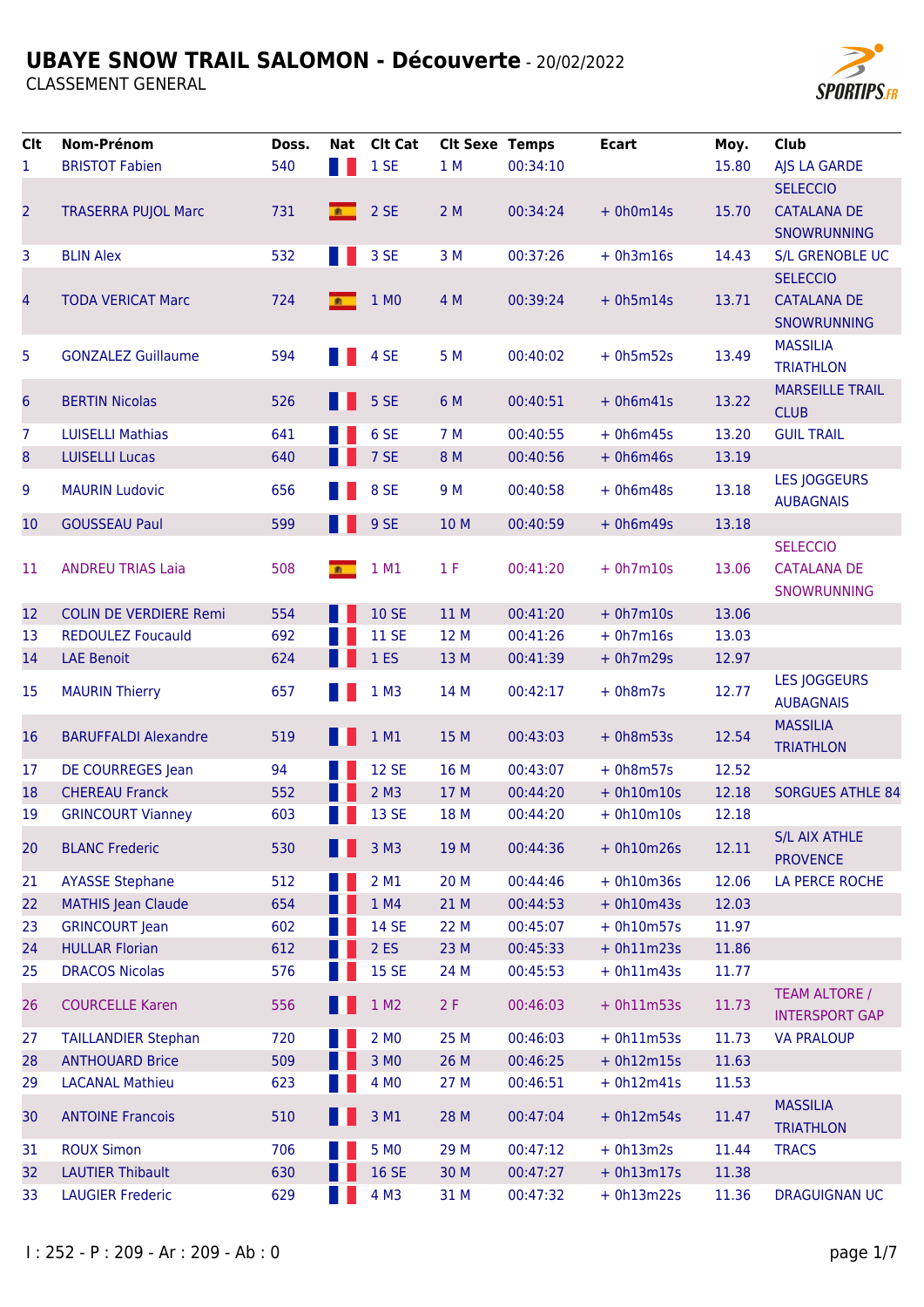

| <b>Clt</b> | Nom-Prénom                    | Doss. | Nat Clt Cat      | <b>Clt Sexe Temps</b> |          | <b>Ecart</b> | Moy.  | <b>Club</b>                          |
|------------|-------------------------------|-------|------------------|-----------------------|----------|--------------|-------|--------------------------------------|
| 34         | <b>BERNARD Sebastien</b>      | 525   | 1 M2             | 32 M                  | 00:47:52 | $+ 0h13m42s$ | 11.28 | <b>TRIATHLON</b>                     |
|            |                               |       |                  |                       |          |              |       | <b>MANOSQUE</b>                      |
| 35         | <b>MAINTENANT Richard</b>     | 643   | 5 M3             | 33 M                  | 00:47:52 | $+ 0h13m42s$ | 11.28 | <b>TRIATHLON</b><br><b>MANOSQUE</b>  |
| 36         | <b>AYROLLES Amandine</b>      | 513   | 1SE              | 3F                    | 00:47:57 | $+ 0h13m47s$ | 11.26 |                                      |
| 37         | <b>GIORDANO Carol</b>         | 590   | 6 MO             | 34 M                  | 00:48:19 | $+ 0h14m9s$  | 11.18 |                                      |
| 38         | <b>MOHRI-COTTI Tara</b>       | 665   | 1 <sub>ES</sub>  | 4 F                   | 00:48:23 | $+ 0h14m13s$ | 11.16 |                                      |
| 39         | JACQUOT Jean-Charles          | 615   | <b>17 SE</b>     | 35 M                  | 00:48:25 | $+ 0h14m15s$ | 11.15 |                                      |
|            |                               |       |                  |                       |          |              |       | <b>PASSION</b>                       |
| 40         | <b>SCHICKEL Francois</b>      | 711   | 4 M1             | 36 M                  | 00:48:30 | $+ 0h14m20s$ | 11.13 | <b>TRIATHLON</b>                     |
| 41         | <b>ROUAULT Thomas</b>         | 705   | 7 M <sub>0</sub> | 37 M                  | 00:48:30 | $+ 0h14m20s$ | 11.13 |                                      |
| 42         | <b>CHAMBRIS Thomas</b>        | 546   | <b>18 SE</b>     | 38 M                  | 00:48:35 | $+ 0h14m25s$ | 11.11 |                                      |
| 43         | <b>ROCHE Victor</b>           | 702   | <b>19 SE</b>     | 39 M                  | 00:48:42 | $+ 0h14m32s$ | 11.09 | <b>MARSEILLE TRAIL</b>               |
|            |                               |       |                  |                       |          |              |       | <b>CLUB</b>                          |
| 44         | <b>HERMET Alice</b>           | 609   | 2 SE             | 5F                    | 00:48:44 | $+ 0h14m34s$ | 11.08 | <b>MASSILIA</b>                      |
|            |                               |       |                  |                       |          |              |       | <b>TRIATHLON</b>                     |
| 45         | <b>LEFEVRE Lionel</b>         | 635   | 5 M1             | 40 M                  | 00:48:59 | $+ 0h14m49s$ | 11.02 |                                      |
| 46         | <b>CHARMASSON Patrice</b>     | 548   | 6 M3             | 41 M                  | 00:49:07 | $+ 0h14m57s$ | 10.99 | <b>TRIATHLON</b>                     |
|            |                               |       |                  |                       |          |              |       | <b>MANOSQUE</b>                      |
|            |                               |       |                  |                       |          |              |       | <b>OMNISPORT</b>                     |
| 47         | <b>PALAGI Philippe</b>        | 675   | 2 M <sub>2</sub> | 42 M                  | 00:49:38 | $+ 0h15m28s$ | 10.88 | <b>HYEROIS</b>                       |
|            |                               |       |                  |                       |          |              |       | <b>ATHLETISME</b><br><b>MASSILIA</b> |
| 48         | <b>GUYON Lea</b>              | 606   | 3 SE             | 6 F                   | 00:49:57 | $+ 0h15m47s$ | 10.81 | <b>TRIATHLON</b>                     |
|            |                               |       |                  |                       |          |              |       | <b>ROCHEFORT SPORT</b>               |
| 49         | <b>MISTRAL Vincent</b>        | 664   | 1 M <sub>5</sub> | 43 M                  | 00:50:26 | $+ 0h16m16s$ | 10.71 | <b>ATHLETISME</b>                    |
|            |                               |       |                  |                       |          |              |       | LA PERCE ROCHE                       |
| 50         | <b>GIORGETTI Andre</b>        | 591   | 3 M <sub>2</sub> | 44 M                  | 00:50:47 | $+ 0h16m37s$ | 10.63 | <b>SISTERON</b>                      |
| 51         | <b>JACQUOT Fred</b>           | 616   | 7 M3             | 45 M                  | 00:50:53 | $+ 0h16m43s$ | 10.61 |                                      |
|            |                               |       |                  |                       |          |              |       | <b>POTOUILLES AND</b>                |
| 52         | <b>WIGNERON Jean-Pierre</b>   | 745   | 2 M4             | 46 M                  | 00:50:54 | $+ 0h16m44s$ | 10.61 | CO                                   |
| 53         | <b>LOPEZ Serge</b>            | 749   | 2 M <sub>5</sub> | 47 M                  | 00:51:08 | $+ 0h16m58s$ | 10.56 | <b>AMSL FREJUS</b>                   |
|            |                               |       |                  |                       |          |              |       | <b>ATHLETISME</b>                    |
| 54         | <b>VALTON Aurelie</b>         | 735   | 2 M1             | 7F                    | 00:51:15 | $+ 0h17m5s$  | 10.54 |                                      |
| 55         | <b>LANDINI Pierre</b>         | 628   | <b>20 SE</b>     | 48 M                  | 00:51:27 | $+ 0h17m17s$ | 10.50 |                                      |
| 56         | <b>SONZOGNI Noemie</b>        | 715   | 4 SE             | 8 F                   | 00:51:50 | $+ 0h17m40s$ | 10.42 |                                      |
| 57         | <b>STEIMETZ Patrice</b>       | 718   | 8 M3             | 49 M                  | 00:52:04 | $+ 0h17m54s$ | 10.37 | <b>S/L AIX ATHLE</b>                 |
|            |                               |       |                  |                       |          |              |       | <b>PROVENCE</b>                      |
| 58         | <b>CROSE</b> Jeanne           | 560   | 1 <sub>1</sub>   | 9 F                   | 00:52:25 | $+ 0h18m15s$ | 10.30 |                                      |
| 59         | <b>RUIZ POUDROUX Laetitia</b> | 708   | 1 MO             | 10F                   | 00:52:42 | $+ 0h18m32s$ | 10.25 |                                      |
| 60         | <b>BOTTERO Kevin</b>          | 536   | 21 SE            | 50 M                  | 00:53:11 | $+ 0h19m1s$  | 10.15 |                                      |
| 61         | <b>CHEVALIER Flo</b>          | 553   | 1 M3             | 11F                   | 00:53:17 | $+ 0h19m7s$  | 10.13 | <b>DIGNE-LES-BAINS</b>               |
|            |                               |       |                  |                       |          |              |       | <b>TRIATHLON</b>                     |
| 62         | <b>ROGER Thimeo</b>           | 703   | 3 ES             | 51 M                  | 00:53:20 | $+ 0h19m10s$ | 10.13 | <b>JEUNE DE</b><br><b>MONTAGNE</b>   |
| 63         | <b>FOURNIER Ninon</b>         | 584   | 5 SE             | 12F                   | 00:53:27 | $+ 0h19m17s$ | 10.10 |                                      |
| 64         | <b>PETIT Michael</b>          | 747   | 6 M1             | 52 M                  | 00:53:30 | $+ 0h19m20s$ | 10.09 |                                      |
| 65         | <b>DUCOT Nathalie</b>         | 577   | 6 SE             | 13 F                  | 00:53:32 | $+ 0h19m22s$ | 10.09 | <b>MGTT</b>                          |
|            |                               |       |                  |                       |          |              |       |                                      |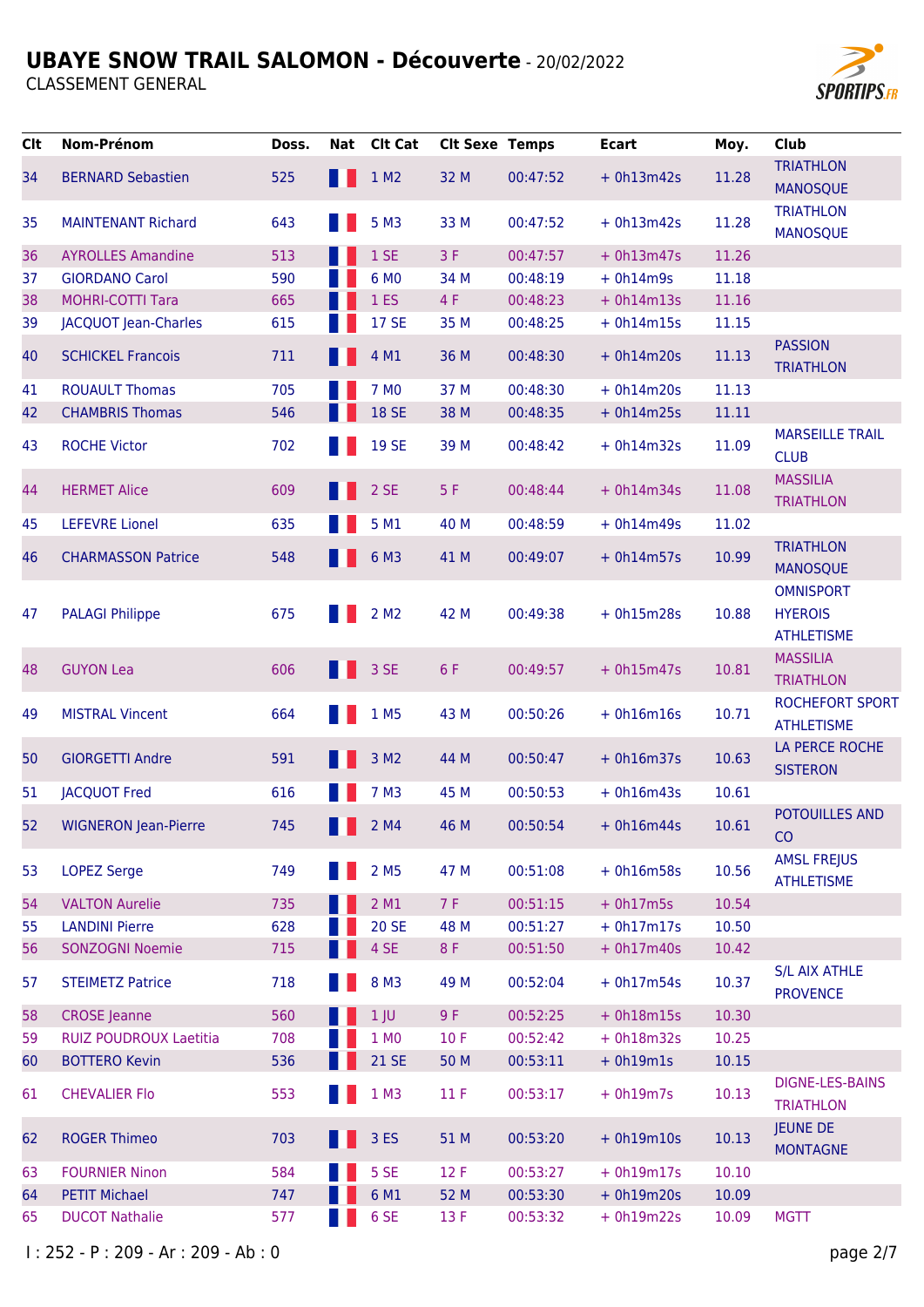

| <b>Clt</b> | Nom-Prénom                            | Doss. | Nat | <b>Clt Cat</b>     | <b>Clt Sexe Temps</b> |          | <b>Ecart</b> | Moy.  | <b>Club</b>                                 |
|------------|---------------------------------------|-------|-----|--------------------|-----------------------|----------|--------------|-------|---------------------------------------------|
| 66         | <b>VITUPIER Antoine</b>               | 743   |     | 1 CA               | 53 M                  | 00:53:54 | $+ 0h19m44s$ | 10.02 | ÷,                                          |
| 67         | <b>TROUILLET Estelle</b>              | 734   |     | 7 SE               | 14 F                  | 00:53:56 | $+ 0h19m46s$ | 10.01 | <b>MARSEILLE TRAIL</b><br><b>CLUB</b>       |
| 68         | <b>DANIEL Maximilien</b>              | 563   |     | 8 MO               | 54 M                  | 00:53:57 | $+ 0h19m47s$ | 10.01 | <b>MARSEILLE TRAIL</b><br><b>CLUB</b>       |
| 69         | <b>LEGRAS Noel</b>                    | 636   |     | 3 M <sub>5</sub>   | 55 M                  | 00:54:03 | $+ 0h19m53s$ | 9.99  |                                             |
| 70         | <b>BELLOT Dimitri</b>                 | 521   |     | 7 M1               | 56 M                  | 00:54:19 | $+ 0h20m9s$  | 9.94  | $TEAM D + D$                                |
| 71         | <b>BILGER Eric</b>                    | 529   |     | 3 M4               | 57 M                  | 00:54:57 | $+ 0h20m47s$ | 9.83  | <b>ROCHEFORT SPORT</b><br><b>ATHLETISME</b> |
| 72         | <b>LAGRANDERIE Louise</b>             | 625   |     | 8 SE               | 15F                   | 00:55:05 | $+ 0h20m55s$ | 9.80  |                                             |
| 73         | <b>TRAVET Sylvain</b>                 | 732   |     | 4 M <sub>2</sub>   | 58 M                  | 00:55:18 | $+ 0h21m8s$  | 9.76  | <b>ESEHP</b>                                |
| 74         | <b>GOUDEDRANCHE Kimberley</b>         | 596   |     | 9 SE               | 16F                   | 00:55:22 | $+ 0h21m12s$ | 9.75  |                                             |
| 75         | <b>BOIVILLE Pascal</b>                | 42    |     | 4 M <sub>5</sub>   | 59 M                  | 00:55:30 | $+ 0h21m20s$ | 9.73  |                                             |
| 76         | <b>BAHAT Abbes</b>                    | 515   |     | 4 M4               | 60 M                  | 00:55:33 | $+ 0h21m23s$ | 9.72  | <b>SPEEDY CLUB DE</b><br><b>PROVENCE</b>    |
| 77         | <b>GIRARD Christian</b>               | 592   |     | 9 M3               | 61 M                  | 00:55:36 | $+ 0h21m26s$ | 9.71  |                                             |
| 78         | <b>COUTAZ Charlotte</b>               | 559   |     | 1 CA               | 17F                   | 00:55:39 | $+ 0h21m29s$ | 9.70  |                                             |
| 79         | <b>LAMINE--DAGEON Caroline</b>        | 626   |     | <b>10 SE</b>       | 18 F                  | 00:55:40 | $+ 0h21m30s$ | 9.70  | <b>S/L AIX ATHLE</b><br><b>PROVENCE</b>     |
| 80         | <b>CHAUWIN Franck</b>                 | 551   |     | 5 M <sub>2</sub>   | 62 M                  | 00:55:47 | $+ 0h21m37s$ | 9.68  | <b>TEAM ESEHP</b>                           |
| 81         | <b>DERVAUX Gaetan</b>                 | 570   |     | 5 M4               | 63 M                  | 00:55:53 | $+ 0h21m43s$ | 9.66  |                                             |
| 82         | <b>VOISIN Nicolas</b>                 | 744   |     | 10 M3              | 64 M                  | 00:55:55 | $+ 0h21m45s$ | 9.66  | <b>TRAILERS EN</b><br><b>DRACENIE</b>       |
| 83         | FERRANDO Jordan                       | 582   |     | 4 <sub>ES</sub>    | 65 M                  | 00:56:07 | $+ 0h21m57s$ | 9.62  | <b>SPEEDY CLUB DE</b><br><b>PROVENCE</b>    |
| 84         | <b>MICHOUX Xavier</b>                 | 662   |     | 6 M <sub>2</sub>   | 66 M                  | 00:56:09 | $+ 0h21m59s$ | 9.62  | <b>MARSEILLE TRAIL</b><br><b>CLUB</b>       |
| 85         | <b>LEROUDIER Remy</b>                 | 638   |     | <b>22 SE</b>       | 67 M                  | 00:56:17 | $+ 0h22m7s$  | 9.59  |                                             |
| 86         | <b>PRABEL Veronique</b>               | 689   |     | 2 M <sub>2</sub>   | 19F                   | 00:56:19 | $+ 0h22m9s$  | 9.59  | <b>SPEEDY CLUB DE</b><br><b>PROVENCE</b>    |
| 87         | KIROUBASSAMOUTTIRAM<br><b>Divahar</b> | 619   |     | 7 M <sub>2</sub>   | 68 M                  | 00:56:44 | $+ 0h22m34s$ | 9.52  | <b>SPEEDY CLUB DE</b><br><b>PROVENCE</b>    |
| 88         | <b>BONY Jerome</b>                    | 534   |     | 8 M <sub>2</sub>   | 69 M                  | 00:57:03 | $+ 0h22m53s$ | 9.47  |                                             |
| 89         | <b>BARRE Marion</b>                   | 517   |     | 2 M <sub>0</sub>   | 20F                   | 00:57:09 | $+ 0h22m59s$ | 9.45  |                                             |
| 90         | <b>MONGE Marine</b>                   | 666   |     | $2$ JU             | 21F                   | 00:57:29 | $+ 0h23m19s$ | 9.39  | <b>TOULON SPORTS</b><br><b>NATURE</b>       |
| 91         | <b>POTIER Coline</b>                  | 688   |     | <b>11 SE</b>       | 22 F                  | 00:57:30 | $+ 0h23m20s$ | 9.39  |                                             |
| 92         | <b>FROMION Chloe</b>                  | 585   |     | <b>12 SE</b>       | 23 F                  | 00:57:31 | $+ 0h23m21s$ | 9.39  |                                             |
| 93         | <b>PARET Damien</b>                   | 679   |     | <b>23 SE</b>       | 70 M                  | 00:58:00 | $+ 0h23m50s$ | 9.31  |                                             |
| 94         | <b>RUIZ Francois</b>                  | 707   |     | 8 M1               | 71 M                  | 00:58:04 | $+ 0h23m54s$ | 9.30  |                                             |
| 95         | <b>GOUPIL Marceau</b>                 | 598   |     | <b>24 SE</b>       | 72 M                  | 00:58:24 | $+ 0h24m14s$ | 9.25  |                                             |
| 96         | <b>GOUEDARD Mathieu</b>               | 597   |     | <b>25 SE</b>       | 73 M                  | 00:58:26 | $+ 0h24m16s$ | 9.24  |                                             |
| 97         | <b>PIARULLI Laure</b>                 | 686   |     | 13 SE              | 24 F                  | 00:58:31 | $+ 0h24m21s$ | 9.23  | <b>TEAM INTERSPORT</b><br><b>GAP</b>        |
| 98         | <b>DESCLOZEAUX Armelle</b>            | 571   |     | 3 M <sub>2</sub>   | 25 F                  | 00:58:33 | $+ 0h24m23s$ | 9.22  | <b>LA FOULEE</b><br><b>MEYNOISE</b>         |
| 99         | <b>BALDY Virginie</b>                 | 516   |     | $2$ M <sub>3</sub> | 26 F                  | 00:58:37 | $+ 0h24m27s$ | 9.21  | <b>MARSEILLE TRAIL</b><br><b>CLUB</b>       |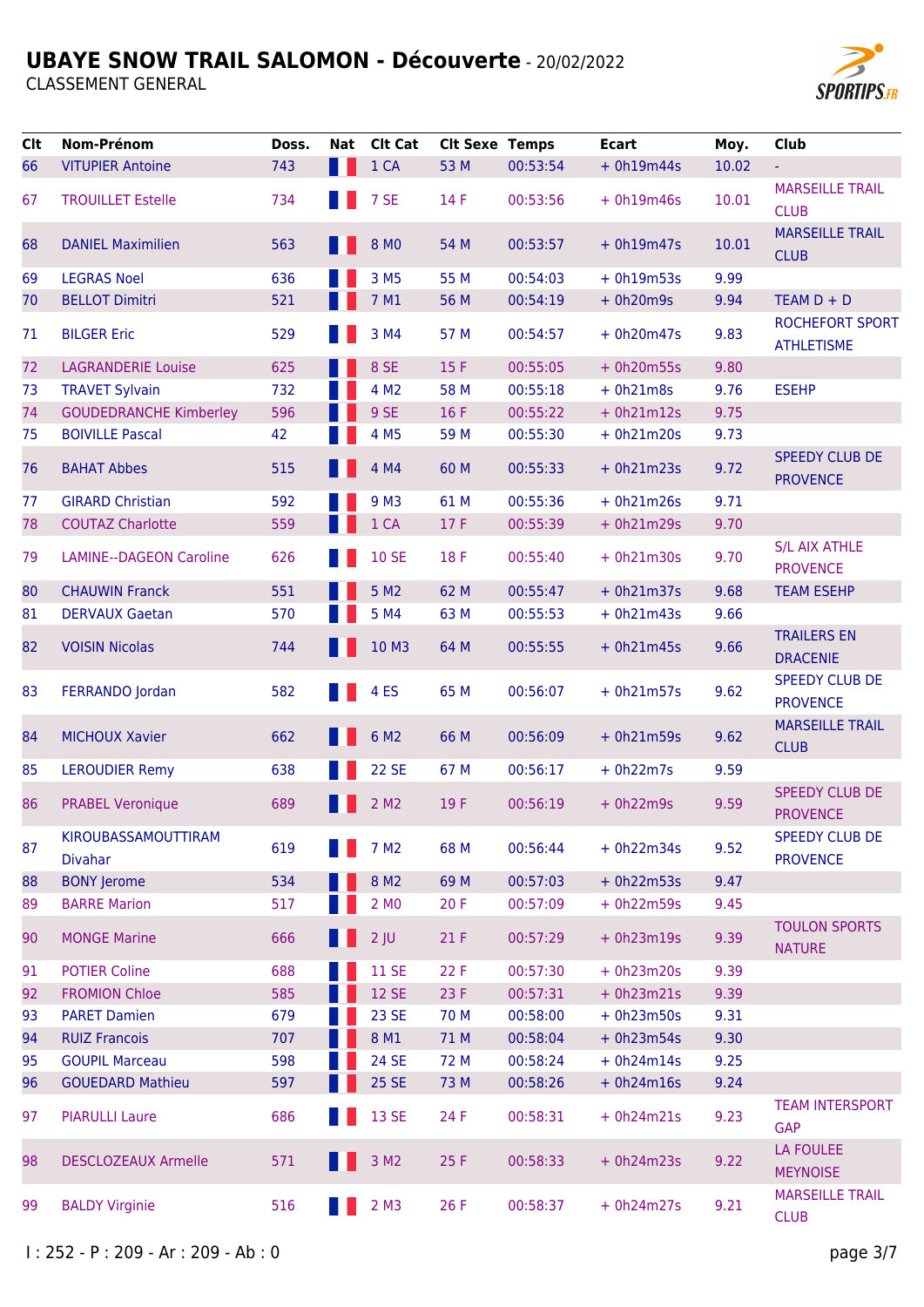**CLASSEMENT GENERAL** 



| Clt | Nom-Prénom                  | Doss. | Nat  | <b>Clt Cat</b>                                                                                                                                                                                                                                                                                                                                                                                                                                                                             | <b>Clt Sexe Temps</b> |          | <b>Ecart</b> | Moy. | <b>Club</b>                              |
|-----|-----------------------------|-------|------|--------------------------------------------------------------------------------------------------------------------------------------------------------------------------------------------------------------------------------------------------------------------------------------------------------------------------------------------------------------------------------------------------------------------------------------------------------------------------------------------|-----------------------|----------|--------------|------|------------------------------------------|
| 100 | <b>GUILLOUX Yves</b>        | 748   | a se | 11 M3                                                                                                                                                                                                                                                                                                                                                                                                                                                                                      | 74 M                  | 00:58:41 | $+ 0h24m31s$ | 9.20 |                                          |
| 101 | <b>MUGNIERY Marion</b>      | 668   |      | 3 MO                                                                                                                                                                                                                                                                                                                                                                                                                                                                                       | 27F                   | 00:58:42 | $+ 0h24m32s$ | 9.20 |                                          |
| 102 | <b>RISSOAN Nathalie</b>     | 699   |      | 3 M3                                                                                                                                                                                                                                                                                                                                                                                                                                                                                       | 28 F                  | 00:58:56 | $+ 0h24m46s$ | 9.16 | <b>TOULON SPORTS</b><br><b>NATURE</b>    |
| 103 | <b>TORRES Gregory</b>       | 726   |      | 9 M <sub>2</sub>                                                                                                                                                                                                                                                                                                                                                                                                                                                                           | 75 M                  | 00:59:24 | $+ 0h25m14s$ | 9.09 | LA PERCE ROCHE<br><b>SISTERON</b>        |
| 104 | <b>NOUGUIER Carine</b>      | 669   |      | 4 M <sub>2</sub>                                                                                                                                                                                                                                                                                                                                                                                                                                                                           | 29 F                  | 00:59:43 | $+ 0h25m33s$ | 9.04 | <b>SPEEDY CLUB DE</b><br><b>PROVENCE</b> |
| 105 | <b>SAMULCZYK Doriane</b>    | 709   |      | <b>14 SE</b>                                                                                                                                                                                                                                                                                                                                                                                                                                                                               | 30 F                  | 00:59:48 | $+ 0h25m38s$ | 9.03 | <b>AMSL FREJUS</b><br><b>ATHLETISME</b>  |
| 106 | <b>BLANCHE Evelyne</b>      | 531   |      | 1 M5                                                                                                                                                                                                                                                                                                                                                                                                                                                                                       | 31 F                  | 00:59:50 | $+ 0h25m40s$ | 9.03 |                                          |
| 107 | <b>REGNIER Nathalie</b>     | 693   |      | 4 M3                                                                                                                                                                                                                                                                                                                                                                                                                                                                                       | 32 F                  | 00:59:51 | $+ 0h25m41s$ | 9.02 | ROCHEFORT SPORT<br><b>ATHLETISME</b>     |
| 108 | <b>FAURE Rene</b>           | 581   |      | 1 M8                                                                                                                                                                                                                                                                                                                                                                                                                                                                                       | 76 M                  | 00:59:53 | $+ 0h25m43s$ | 9.02 | <b>SPEEDY CLUB DE</b><br><b>PROVENCE</b> |
| 109 | <b>TILLET Philippe</b>      | 723   |      | 6 M4                                                                                                                                                                                                                                                                                                                                                                                                                                                                                       | 77 M                  | 00:59:59 | $+ 0h25m49s$ | 9.00 | <b>RSA</b>                               |
| 110 | <b>VILLARD Lomee</b>        | 740   |      | 2 CA                                                                                                                                                                                                                                                                                                                                                                                                                                                                                       | 33 F                  | 01:00:53 | $+ 0h26m43s$ | 8.87 | <b>S/L EMBRUN</b>                        |
| 111 | <b>TROUCHAUD Celine</b>     | 733   |      | 5 M3                                                                                                                                                                                                                                                                                                                                                                                                                                                                                       | 34 F                  | 01:01:04 | $+ 0h26m54s$ | 8.84 | <b>LA FOULEE</b><br><b>MEYNOISE</b>      |
| 112 | <b>BES Marion</b>           | 527   |      | <b>15 SE</b>                                                                                                                                                                                                                                                                                                                                                                                                                                                                               | 35 F                  | 01:01:09 | $+ 0h26m59s$ | 8.83 | <b>MARSEILLE TRAIL</b><br><b>CLUB</b>    |
| 113 | <b>GUY Brune</b>            | 605   |      | <b>16 SE</b>                                                                                                                                                                                                                                                                                                                                                                                                                                                                               | 36 F                  | 01:01:11 | $+ 0h27m1s$  | 8.83 |                                          |
| 114 | <b>OLIVIER Laurie</b>       | 670   |      | <b>17 SE</b>                                                                                                                                                                                                                                                                                                                                                                                                                                                                               | 37 F                  | 01:01:16 | $+ 0h27m6s$  | 8.81 |                                          |
| 115 | <b>HENRY Tiphaine</b>       | 608   |      | <b>18 SE</b>                                                                                                                                                                                                                                                                                                                                                                                                                                                                               | 38 F                  | 01:01:17 | $+ 0h27m7s$  | 8.81 | <b>SPEEDY CLUB DE</b><br><b>PROVENCE</b> |
| 116 | <b>FERRANDO Jean Claude</b> | 583   |      | 7 M4                                                                                                                                                                                                                                                                                                                                                                                                                                                                                       | 78 M                  | 01:01:33 | $+ 0h27m23s$ | 8.77 | <b>SPEEDY CLUB DE</b><br><b>PROVENCE</b> |
| 117 | <b>VIOLEAU Oceane</b>       | 741   |      | <b>19 SE</b>                                                                                                                                                                                                                                                                                                                                                                                                                                                                               | 39 F                  | 01:01:42 | $+ 0h27m32s$ | 8.75 |                                          |
| 118 | <b>SPANO Claudia</b>        | 717   |      | <b>20 SE</b>                                                                                                                                                                                                                                                                                                                                                                                                                                                                               | 40 F                  | 01:01:50 | $+ 0h27m40s$ | 8.73 |                                          |
|     | 119 MICHEL Brigitte         | 661   |      | $\blacksquare$ $\blacksquare$ $\blacksquare$ $\blacksquare$ $\blacksquare$ $\blacksquare$ $\blacksquare$ $\blacksquare$ $\blacksquare$ $\blacksquare$ $\blacksquare$ $\blacksquare$ $\blacksquare$ $\blacksquare$ $\blacksquare$ $\blacksquare$ $\blacksquare$ $\blacksquare$ $\blacksquare$ $\blacksquare$ $\blacksquare$ $\blacksquare$ $\blacksquare$ $\blacksquare$ $\blacksquare$ $\blacksquare$ $\blacksquare$ $\blacksquare$ $\blacksquare$ $\blacksquare$ $\blacksquare$ $\blacks$ | 41 F                  | 01:01:56 | $+ 0h27m46s$ | 8.72 | <b>ASPTT DIGNE LES</b><br><b>BAINS</b>   |
| 120 | <b>ALEXANDRE Guy</b>        | 505   |      | 12 M3                                                                                                                                                                                                                                                                                                                                                                                                                                                                                      | 79 M                  | 01:02:22 | $+ 0h28m12s$ | 8.66 | <b>TOULON SPORTS</b><br><b>NATURE</b>    |
| 121 | <b>BY Evelyne</b>           | 542   |      | 6 M3                                                                                                                                                                                                                                                                                                                                                                                                                                                                                       | 42 F                  | 01:02:27 | $+ 0h28m17s$ | 8.65 | SPEEDY CLUB DE<br><b>PROVENCE</b>        |
| 122 | <b>DRACOS Bernard</b>       | 575   |      | 5 M <sub>5</sub>                                                                                                                                                                                                                                                                                                                                                                                                                                                                           | 80 M                  | 01:02:32 | $+ 0h28m22s$ | 8.64 | <b>MJC PLAN DE</b><br><b>CUQUES</b>      |
| 123 | <b>IMBERT Aurore</b>        | 614   |      | <b>21 SE</b>                                                                                                                                                                                                                                                                                                                                                                                                                                                                               | 43 F                  | 01:02:47 | $+ 0h28m37s$ | 8.60 |                                          |
| 124 | <b>CADET Emmanuel</b>       | 543   |      | 8 M4                                                                                                                                                                                                                                                                                                                                                                                                                                                                                       | 81 M                  | 01:02:58 | $+ 0h28m48s$ | 8.58 |                                          |
| 125 | <b>ROCHE Christian</b>      | 701   |      | 9 M4                                                                                                                                                                                                                                                                                                                                                                                                                                                                                       | 82 M                  | 01:03:46 | $+ 0h29m36s$ | 8.47 |                                          |
| 126 | <b>HULLAR Ophelie</b>       | 611   |      | <b>22 SE</b>                                                                                                                                                                                                                                                                                                                                                                                                                                                                               | 44 F                  | 01:03:49 | $+ 0h29m39s$ | 8.46 |                                          |
| 127 | <b>DEBUISSON Doris</b>      | 565   |      | 7 M3                                                                                                                                                                                                                                                                                                                                                                                                                                                                                       | 45 F                  | 01:03:55 | $+ 0h29m45s$ | 8.45 |                                          |
| 128 | <b>TORNATO Joel</b>         | 725   |      | 1 M7                                                                                                                                                                                                                                                                                                                                                                                                                                                                                       | 83 M                  | 01:04:09 | $+ 0h29m59s$ | 8.42 |                                          |
| 129 | <b>SCHMIDT Nicolas</b>      | 712   |      | 6 M <sub>5</sub>                                                                                                                                                                                                                                                                                                                                                                                                                                                                           | 84 M                  | 01:04:14 | $+ 0h30m4s$  | 8.41 | <b>SPEEDY CLUB DE</b><br><b>PROVENCE</b> |
| 130 | <b>BASCIANO Annabelle</b>   | 520   |      | 23 SE                                                                                                                                                                                                                                                                                                                                                                                                                                                                                      | 46 F                  | 01:04:18 | $+ 0h30m8s$  | 8.40 | <b>S/L AIX ATHLE</b><br><b>PROVENCE</b>  |
| 131 | <b>GRAVIER Sandra</b>       | 601   |      | 3 M1                                                                                                                                                                                                                                                                                                                                                                                                                                                                                       | 47 F                  | 01:04:27 | $+ 0h30m17s$ | 8.38 | <b>RCC</b>                               |

I: 252 - P: 209 - Ar: 209 - Ab: 0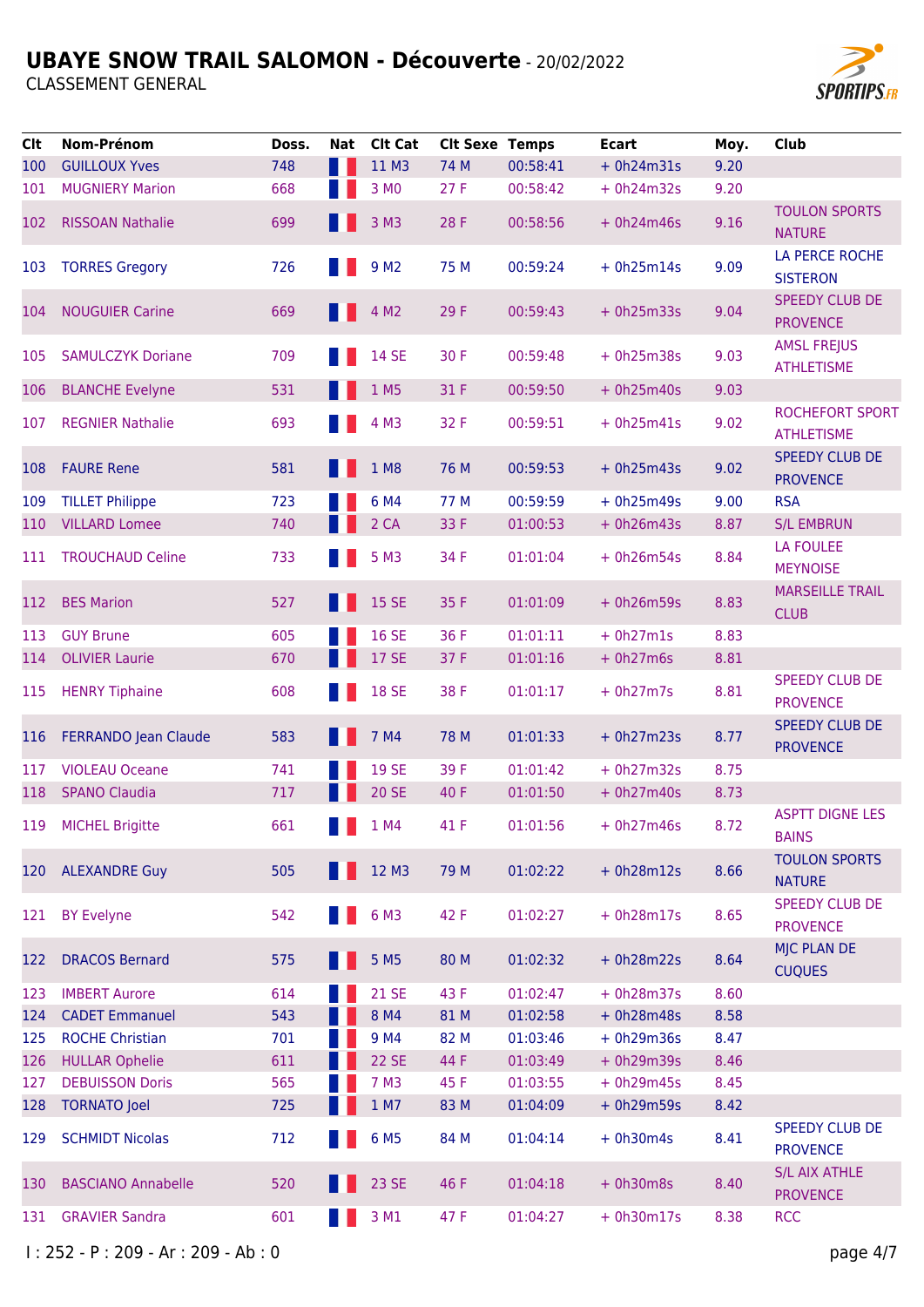

| <b>Clt</b> | Nom-Prénom                    | Doss. | Nat | <b>Clt Cat</b>   | <b>Clt Sexe Temps</b> |          | <b>Ecart</b> | Moy. | <b>Club</b>                               |
|------------|-------------------------------|-------|-----|------------------|-----------------------|----------|--------------|------|-------------------------------------------|
| 132        | <b>RIVIERE Mylene</b>         | 700   |     | 8 M3             | 48 F                  | 01:04:35 | $+ 0h30m25s$ | 8.36 | <b>SPEEDY CLUB DE</b><br><b>PROVENCE</b>  |
| 133        | <b>COUSIN Sophie</b>          | 558   |     | 5 M <sub>2</sub> | 49 F                  | 01:04:42 | $+ 0h30m32s$ | 8.35 |                                           |
| 134        | <b>COUSIN Jean-Charles</b>    | 557   |     | 10 M2            | 85 M                  | 01:04:43 | $+ 0h30m33s$ | 8.34 |                                           |
| 135        | <b>DASSONNEVILLE Lauriane</b> | 564   |     | 4 M1             | 50F                   | 01:04:50 | $+ 0h30m40s$ | 8.33 | <b>LES BOULETS</b><br><b>CANONS DU 07</b> |
| 136        | <b>DALLE Yvan</b>             | 562   |     | 9 M <sub>0</sub> | 86 M                  | 01:04:58 | $+ 0h30m48s$ | 8.31 | <b>TEAM ESEHP</b>                         |
| 137        | <b>TEYSSIE Romain</b>         | 721   |     | 10 MO            | 87 M                  | 01:05:28 | $+ 0h31m18s$ | 8.25 |                                           |
| 138        | <b>DERAA Olivier</b>          | 569   |     | 11 M2            | 88 M                  | 01:05:28 | $+ 0h31m18s$ | 8.25 | <b>SPEEDY CLUB DE</b><br><b>PROVENCE</b>  |
| 139        | <b>BULGARELLI Caroline</b>    | 541   |     | 6 M <sub>2</sub> | 51 F                  | 01:05:29 | $+ 0h31m19s$ | 8.25 | <b>SPEEDY CLUB DE</b><br><b>PROVENCE</b>  |
| 140        | <b>MERLE Amandine</b>         | 659   |     | 4 MO             | 52 F                  | 01:05:30 | $+ 0h31m20s$ | 8.24 |                                           |
| 141        | <b>PEARLSTEIN Jean Louis</b>  | 680   |     | 13 M3            | 89 M                  | 01:05:39 | $+ 0h31m29s$ | 8.23 |                                           |
| 142        | <b>LELOUP Patricia</b>        | 637   |     | 2 M <sub>5</sub> | 53 F                  | 01:05:47 | $+ 0h31m37s$ | 8.21 | <b>CA PUGET</b>                           |
| 143        | <b>GAUMIER Lucie</b>          | 587   |     | <b>24 SE</b>     | 54 F                  | 01:05:47 | $+ 0h31m37s$ | 8.21 |                                           |
| 144        | <b>ZECH Amaury</b>            | 746   |     | <b>26 SE</b>     | 90 M                  | 01:05:48 | $+ 0h31m38s$ | 8.21 |                                           |
| 145        | <b>LOCKHART Tiphaine</b>      | 639   |     | <b>25 SE</b>     | 55 F                  | 01:05:52 | $+ 0h31m42s$ | 8.20 |                                           |
| 146        | <b>MAUGER Helene</b>          | 655   |     | 2 M4             | 56 F                  | 01:05:59 | $+ 0h31m49s$ | 8.18 | <b>SPEEDY CLUB DE</b><br><b>PROVENCE</b>  |
| 147        | <b>GOUBERT Nadege</b>         | 595   |     | 5 M1             | 57 F                  | 01:06:03 | $+ 0h31m53s$ | 8.18 | <b>PASSION</b><br><b>TRIATHLON</b>        |
| 148        | <b>CHAUVET Alain</b>          | 549   |     | 1 M6             | 91 M                  | 01:06:08 | $+ 0h31m58s$ | 8.17 |                                           |
| 149        | <b>MARCOUX Arnaud</b>         | 645   |     | 9 M1             | 92 M                  | 01:06:36 | $+ 0h32m26s$ | 8.11 |                                           |
| 150        | <b>DURAN Sebastien</b>        | 578   |     | 12 M2            | 93 M                  | 01:06:40 | $+ 0h32m30s$ | 8.10 | <b>TEAM AGLAGLA</b>                       |
| 151        | PACHA Jean-Yves               | 230   |     | 14 M3            | 94 M                  | 01:06:48 | $+ 0h32m38s$ | 8.08 |                                           |
| 152        | <b>BARREIROS Liliane</b>      | 518   |     | 6 M1             | 58 F                  | 01:07:12 | $+ 0h33m2s$  | 8.04 |                                           |
| 153        | <b>PERES Margaux</b>          | 683   |     | $3$ JU           | 59F                   | 01:07:18 | $+ 0h33m8s$  | 8.02 |                                           |
| 154        | <b>PERES Eric</b>             | 682   |     | 15 M3            | 95 M                  | 01:07:21 | $+ 0h33m11s$ | 8.02 |                                           |
| 155        | <b>AMIARD Stephanie</b>       | 507   |     | 7 M <sub>2</sub> | 60 F                  | 01:07:25 | $+ 0h33m15s$ | 8.01 |                                           |
| 156        | <b>LECOQ Aurelie</b>          | 634   |     | 9 M3             | 61 F                  | 01:07:46 | $+ 0h33m36s$ | 7.97 | <b>RSA</b>                                |
| 157        | <b>BENVENUTI Olivier</b>      | 522   |     | 10 M1            | 96 M                  | 01:07:53 | $+ 0h33m43s$ | 7.95 |                                           |
| 158        | <b>VISSEAUX Guylaine</b>      | 742   |     | 3 M <sub>5</sub> | 62 F                  | 01:08:06 | $+ 0h33m56s$ | 7.93 | SPEEDY CLUB DE<br><b>PROVENCE</b>         |
| 159        | <b>AUBRUN Patrice</b>         | 511   |     | 7 M <sub>5</sub> | 97 M                  | 01:08:42 | $+ 0h34m32s$ | 7.86 |                                           |
| 160        | <b>VIENNE Bernadette</b>      | 739   |     | 1 M7             | 63 F                  | 01:08:42 | $+ 0h34m32s$ | 7.86 |                                           |
| 161        | <b>ROLLANDIN Elsa</b>         | 704   |     | 10 M3            | 64 F                  | 01:08:54 | $+ 0h34m44s$ | 7.84 | <b>SPEEDY CLUB DE</b><br><b>PROVENCE</b>  |
| 162        | <b>BACCINO Magali</b>         | 514   |     | 7 M1             | 65F                   | 01:09:50 | $+ 0h35m40s$ | 7.73 |                                           |
| 163        | <b>MENE</b> Josiane           | 658   |     | 4 M <sub>5</sub> | 66 F                  | 01:09:56 | $+ 0h35m46s$ | 7.72 |                                           |
| 164        | <b>PAGNON Laetitia</b>        | 673   |     | 5 MO             | 67 F                  | 01:09:56 | $+ 0h35m46s$ | 7.72 | <b>VITROLLES</b><br><b>TRIATHLON</b>      |
| 165        | <b>TEYSSIE Raphael</b>        | 722   |     | <b>27 SE</b>     | 98 M                  | 01:09:58 | $+ 0h35m48s$ | 7.72 |                                           |
| 166        | <b>RENAUD Sylvie</b>          | 694   |     | 3 M4             | 68 F                  | 01:10:09 | $+ 0h35m59s$ | 7.70 | POTOUILLES AND<br>CO                      |
| 167        | <b>JOANNON Isaline</b>        | 617   |     | 4 M4             | 69F                   | 01:10:23 | $+ 0h36m13s$ | 7.67 | <b>TSN 83</b>                             |
| 168        | <b>AMERGE Olivier</b>         | 506   |     | 16 M3            | 99 M                  | 01:10:24 | $+ 0h36m14s$ | 7.67 | <b>TOULON SPORTS</b><br><b>NATURE</b>     |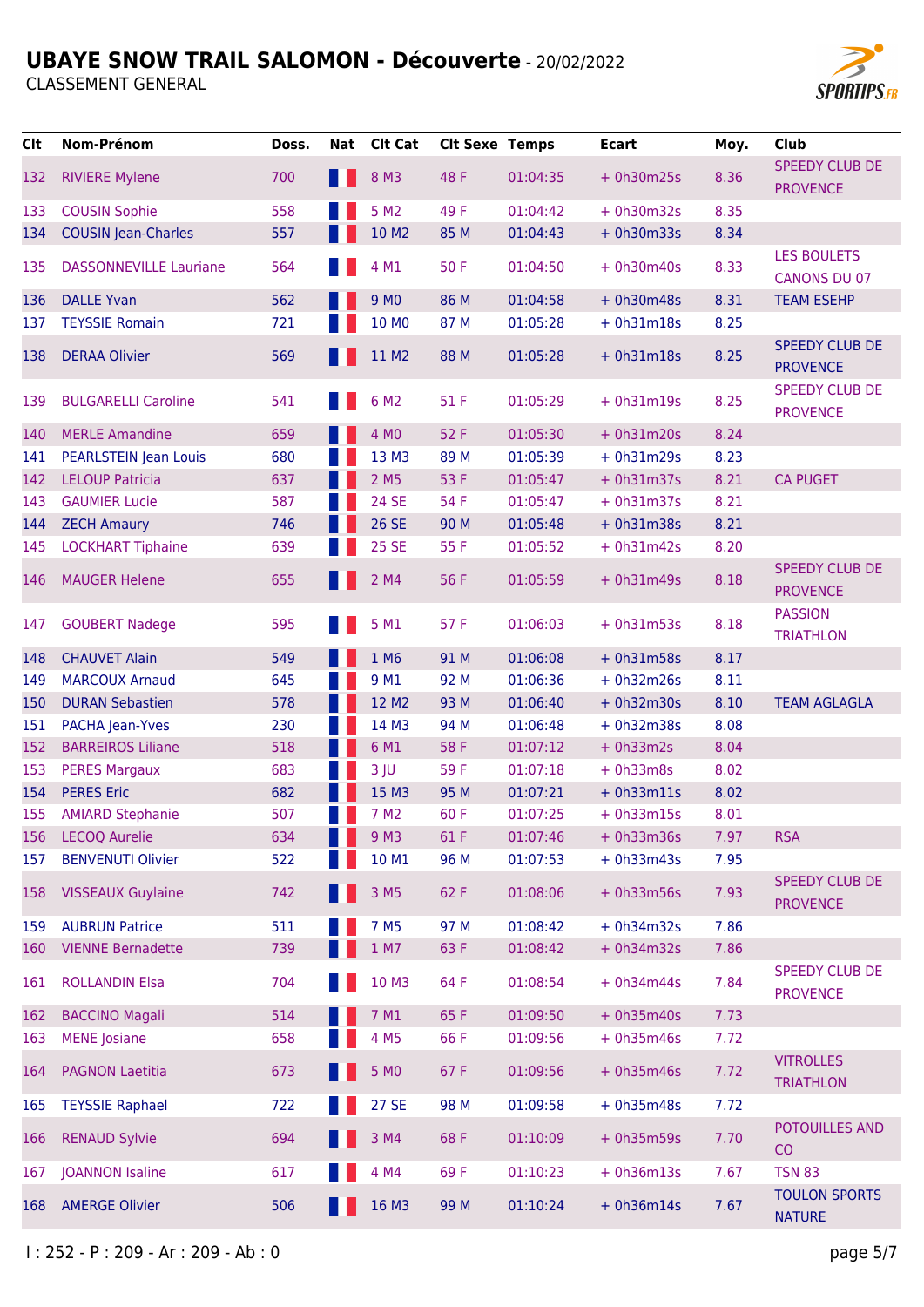

| <b>Clt</b> | Nom-Prénom                      | Doss. | Nat | <b>Clt Cat</b>    | <b>Clt Sexe Temps</b> |          | <b>Ecart</b> | Moy. | <b>Club</b>                                                                  |
|------------|---------------------------------|-------|-----|-------------------|-----------------------|----------|--------------|------|------------------------------------------------------------------------------|
| 169        | <b>DEL NEGRO Emmanuelle</b>     | 566   |     | 11 M3             | 70 F                  | 01:10:37 | $+ 0h36m27s$ | 7.65 | <b>TRIATHL AIX</b>                                                           |
| 170        | <b>LE ROUX Beatrice</b>         | 633   |     | 5 M4              | 71 F                  | 01:10:52 | $+ 0h36m42s$ | 7.62 | <b>TOULON SPORTS</b><br><b>NATURE</b>                                        |
| 171        | <b>ABELARD Patrice</b>          | 501   |     | 8 M <sub>5</sub>  | 100 M                 | 01:11:28 | $+ 0h37m18s$ | 7.56 |                                                                              |
| 172        | <b>CHARLOT-VALDIEU Valerie</b>  | 547   |     | 1 M6              | 72 F                  | 01:12:12 | $+ 0h38m2s$  | 7.48 | <b>TRAIL ATHLETISME</b><br><b>CUERS</b>                                      |
| 173        | <b>BORG Laurent</b>             | 535   |     | 13 M <sub>2</sub> | 101 M                 | 01:13:16 | $+ 0h39m6s$  | 7.37 | <b>SPEEDY CLUB DE</b><br><b>PROVENCE</b>                                     |
| 174        | <b>MAIGRE Helene</b>            | 642   |     | <b>26 SE</b>      | 73 F                  | 01:13:19 | $+ 0h39m9s$  | 7.37 |                                                                              |
| 175        | <b>METERREAU Laura</b>          | 660   |     | <b>27 SE</b>      | 74 F                  | 01:13:20 | $+ 0h39m10s$ | 7.36 |                                                                              |
| 176        | <b>GONZALES Raymond</b>         | 593   |     | 10 M4             | 102 M                 | 01:13:35 | $+ 0h39m25s$ | 7.34 |                                                                              |
| 177        | <b>QUEMENER Corine</b>          | 691   |     | 12 M3             | 75 F                  | 01:14:30 | $+ 0h40m20s$ | 7.25 | <b>TOULON SPORTS</b><br><b>NATURE</b>                                        |
| 178        | <b>MASSE Elodie</b>             | 650   |     | 13 M3             | 76 F                  | 01:14:56 | $+ 0h40m46s$ | 7.21 |                                                                              |
| 179        | <b>VERGNAUD Thierry</b>         | 736   |     | 9 M <sub>5</sub>  | 103 M                 | 01:16:23 | $+ 0h42m13s$ | 7.07 |                                                                              |
| 180        | <b>DEVIENNE Brigitte</b>        | 574   |     | 14 M3             | 77 F                  | 01:16:27 | $+ 0h42m17s$ | 7.06 |                                                                              |
| 181        | <b>BOULBES Pierre</b>           | 537   |     | 17 M3             | 104 M                 | 01:16:27 | $+ 0h42m17s$ | 7.06 |                                                                              |
| 182        | <b>GUGLIELMETTI Jacqueline</b>  | 604   |     | 15 M3             | 78 F                  | 01:16:50 | $+ 0h42m40s$ | 7.03 | <b>TEAM TOM</b>                                                              |
| 183        | <b>MARBACH Sarah</b>            | 644   |     | 8 M1              | 79F                   | 01:17:06 | $+ 0h42m56s$ | 7.00 |                                                                              |
| 184        | <b>ALEXANDRE Pascale</b>        | 504   |     | 16 M3             | 80F                   | 01:17:09 | $+ 0h42m59s$ | 7.00 | <b>TOULON SPORT</b><br><b>NATURE</b>                                         |
| 185        | <b>SOUPLET Coralie</b>          | 716   |     | 17 M3             | 81 F                  | 01:17:09 | $+ 0h42m59s$ | 7.00 | <b>TSN 83</b>                                                                |
| 186        | <b>GUYOT Laurent</b>            | 607   |     | 10 M5             | 105 M                 | 01:17:33 | $+ 0h43m23s$ | 6.96 | <b>R.S.A ROCHEFORT</b><br><b>SPORT ATHLETISME</b>                            |
| 187        | <b>BOUYER-GUYOT Isabelle</b>    | 538   |     | 6 M4              | 82F                   | 01:17:34 | $+ 0h43m24s$ | 6.96 | <b>R.S.A ROCHEFORT</b><br><b>SPORT ATHLETISME</b>                            |
| 188        | <b>PRIGENT Sylvie</b>           | 690   |     | 18 M3             | 83F                   | 01:18:03 | $+ 0h43m53s$ | 6.92 | <b>NATURE CULTURE</b><br><b>BLANCHE SERRE</b><br><b>PONA<sub>T</sub>A§ON</b> |
| 189        | <b>BREGRE Vanessa</b>           | 539   |     | 6 M <sub>0</sub>  | 84 F                  | 01:18:19 | $+ 0h44m9s$  | 6.90 |                                                                              |
| 190        | <b>LAVIN Carine</b>             | 632   |     | 9 M1              | 85F                   | 01:18:19 | $+ 0h44m9s$  | 6.90 |                                                                              |
| 191        | <b>ADELINE Laurence</b>         | 502   |     | 5 M <sub>5</sub>  | 86 F                  | 01:18:42 | $+ 0h44m32s$ | 6.86 | <b>SPEEDY CLUB DE</b><br><b>PROVENCE</b>                                     |
| 192        | <b>GALLET Virginie</b>          | 586   |     | 8 M <sub>2</sub>  | 87F                   | 01:18:47 | $+ 0h44m37s$ | 6.85 |                                                                              |
| 193        | <b>FABRE Laurie</b>             | 579   |     | 10 M1             | 88F                   | 01:18:47 | $+ 0h44m37s$ | 6.85 |                                                                              |
| 194        | <b>DUMAZET Véronique</b>        | 737   |     | 11 M1             | 89F                   | 01:18:48 | $+ 0h44m38s$ | 6.85 |                                                                              |
| 195        | <b>MARCOUX CHETAIL Caroline</b> | 646   |     | 12 M1             | 90F                   | 01:18:48 | $+ 0h44m38s$ | 6.85 |                                                                              |
| 196        | <b>PARENT Antoine</b>           | 677   |     | 2 M <sub>6</sub>  | 106 M                 | 01:18:59 | $+ 0h44m49s$ | 6.84 |                                                                              |
| 197        | <b>MARTIN Celine</b>            | 649   |     | 19 M3             | 91 F                  | 01:19:05 | $+ 0h44m55s$ | 6.83 |                                                                              |
| 198        | <b>ALBERTINI Fabrice</b>        | 503   |     | 14 M2             | 107 M                 | 01:19:46 | $+ 0h45m36s$ | 6.77 |                                                                              |
| 199        | <b>PACHA Nelly</b>              | 672   |     | 20 M3             | 92 F                  | 01:19:46 | $+ 0h45m36s$ | 6.77 |                                                                              |
| 200        | <b>SZYMCZAK Johann</b>          | 719   |     | 18 M3             | 108 M                 | 01:19:46 | $+ 0h45m36s$ | 6.77 |                                                                              |
| 201        | <b>ROBIN Christiane</b>         | 269   |     | 7 M4              | 93 F                  | 01:19:52 | $+ 0h45m42s$ | 6.76 |                                                                              |
| 202        | <b>BERENGER Melyne</b>          | 524   |     | <b>28 SE</b>      | 94 F                  | 01:26:51 | $+ 0h52m41s$ | 6.22 |                                                                              |
| 203        | <b>CHAUVET Arlette</b>          | 550   |     | 1 M8              | 95 F                  | 01:26:52 | $+ 0h52m42s$ | 6.22 |                                                                              |
| 204        | <b>BERENGER Francis</b>         | 523   |     | 11 M4             | 109 M                 | 01:26:52 | $+ 0h52m42s$ | 6.22 |                                                                              |
| 205        | <b>CARTON Anais</b>             | 544   |     | <b>29 SE</b>      | 96 F                  | 01:28:18 | $+ 0h54m8s$  | 6.12 |                                                                              |
| 206        | <b>PAGNON Marine</b>            | 674   |     | 30 SE             | 97 F                  | 01:28:18 | $+ 0h54m8s$  | 6.12 |                                                                              |